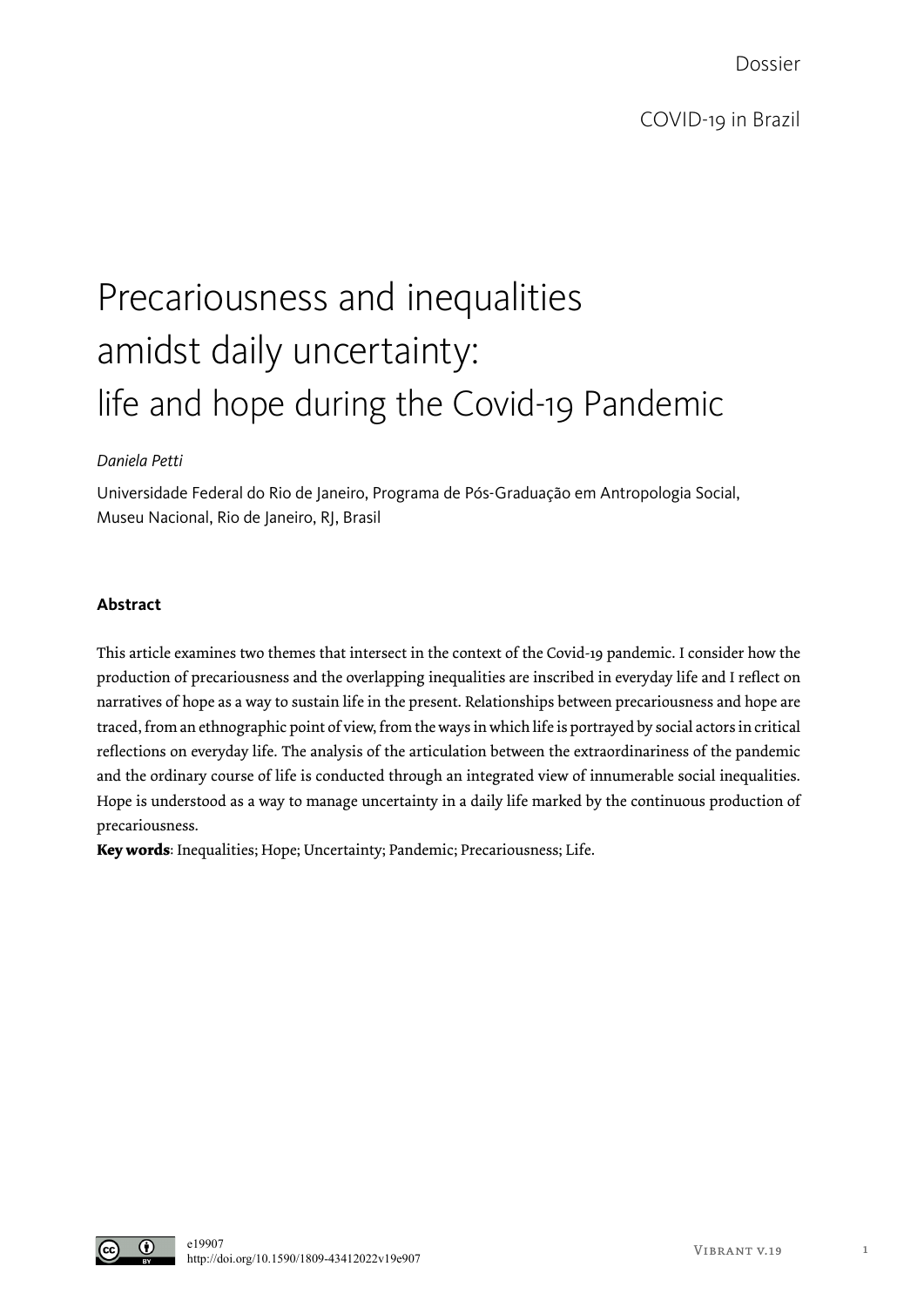# Precariedade e desigualdades em um cotidiano incerto: vida e esperança em tempos de pandemia de Covid-19

## **Resumo**

Esse artigo trata de dois temas que se imbricam em um contexto de pandemia de Covid-19. Por um lado, me proponho a pensar como a produção da precariedade e a sobreposição de desigualdades se inscrevem na vida cotidiana Por outro lado, realizo uma reflexão sobre as narrativas de esperança como forma de sustentação da vida no presente. As relações entre precariedade e esperança são traçadas, de um ponto de vista etnográfico, a partir das formas pelas quais a vida é elaborada pelos atores sociais em reflexões críticas sobre o cotidiano. A análise da articulação entre a extraordinariedade da pandemia e o curso ordinário da vida é feita por meio de uma visão integrada a respeito das inúmeras desigualdades sociais. A esperança é entendida como forma de manejar a incerteza em um cotidiano marcado pela produção contínua da precariedade. **Palavras-chave**: Desigualdades; Esperança; Incerteza; Pandemia; Precariedade; Vida.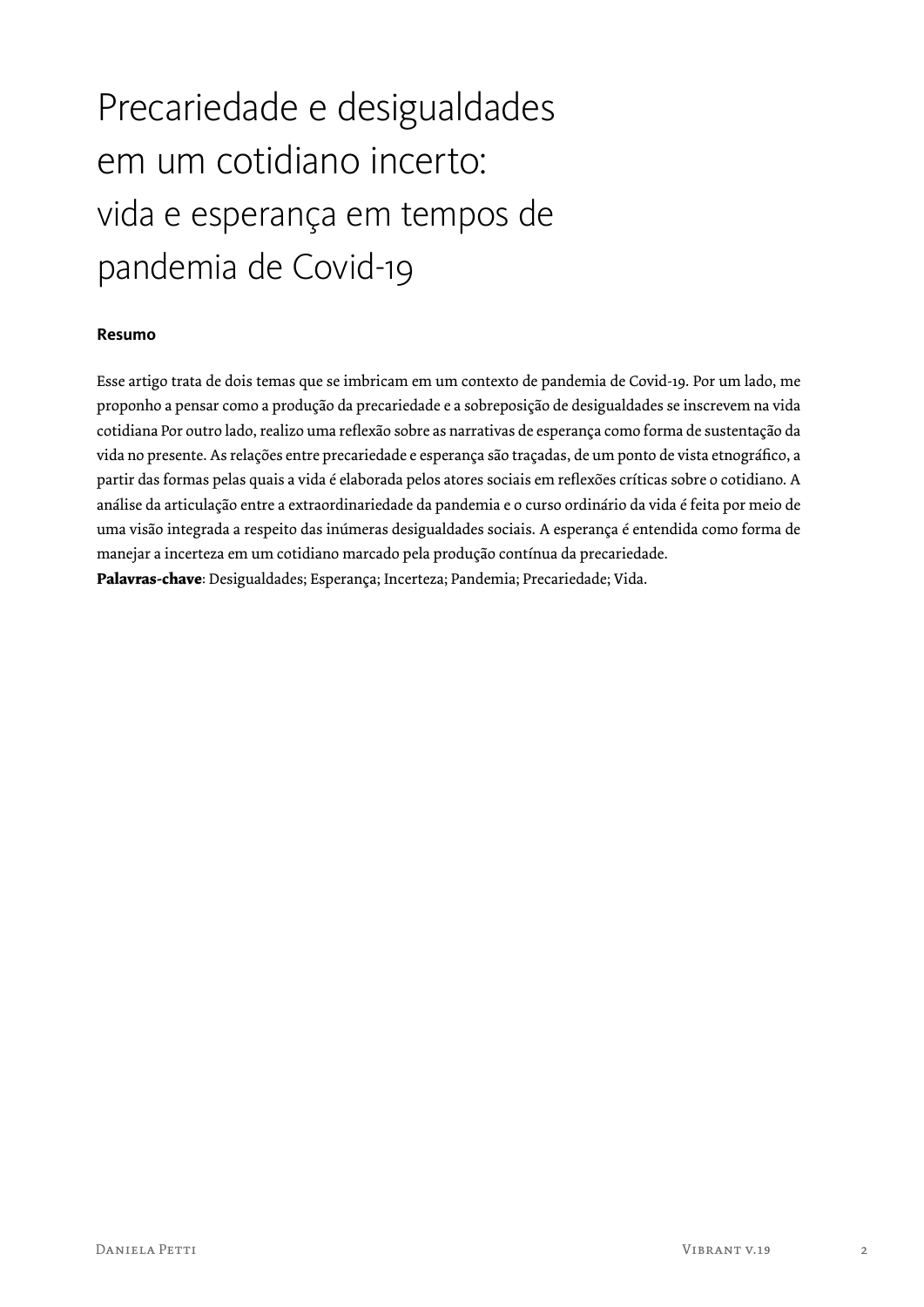## Precariousness and inequalities amidst daily uncertainty: life and hope during the Covid-19 Pandemic

### *Daniela Petti*

### **Introduction**

"Life was a mixture of time from before-now-after-and-even later. Life was a mixture of everyone and everything. Those who passed, those who were and those who came to be" (Evaristo, 2014: 131).

 "There are certainly reasons to be pessimistic, however, it is much more important to open ones eye at night, to move tirelessly, to look for fireflies once again" (Didi-Huberman 2011: 49).

This text addresses two themes that are related in the context of the Covid-19 pandemic. On one hand, I propose to consider how the production of precariousness and the overlapping of inequalities are inscribed in daily life (inequities that involve work/income, health, infrastructure, food security, and gender). On the other hand, I reflect on the continuous production of hope (for a possible future life) as a strategy to sustain life in the present. Narratives and materialities intersect to the degree to which the dimension of the imaginary (imagined life) is understood to constitute efforts that make life possible in the present. If the context of the Covid-19 pandemic reveals Brazil's historically sedimented social inequalities, the forms of hoping for a better future also take on a new shape because of the moment of crisis. This reflection is constructed from an ethnographic perspective and not in abstract terms, and is based on the daily life of Arlinda, who has been a research interlocutor for two and a half years.

It is not new to say that the Covid-19 pandemic aggravated social inequalities throughout the world. In Brazil, the interaction between "the extraordinary consequences of Covid" and the "old and structural inequalities" make even more evident the "fractured democracy" that marks the history of the country (Pimenta, 2020: 1). By framing daily life, the pandemic event causes to emerge with greater intensity both the precarious dimension of life - marked by risky working conditions, negligence and state violence, and food insecurity - and permanent efforts taken by people to manage uncertainty, which even if it is constitutive of daily life (Das and Han, 2016), is aggravated and unequally distributed in circumstances of crisis. The articulation between the health crisis and social factors led many researchers to think of Covid-19 as a "sindemia". The term "sindemia" was originally created by Merrill Singer to think of relations between HIV/AIDS, the use of injectable drugs and violence in the United States in the 1980s and 1990s (Bambra et al., 2020: 2). The objective of the concept is to call attention to the fact that risks related to health issues are exarcerbated in unfavored communities, perpetuating the noxious social factors.

Some populations are especially affected by the unequal distribution of risk. In the case of women, the pandemic had special impact on networks of affection, work and care in which they are involved (Pimenta et al., 2020). Historically responsible for most of the tasks of care for the home, the environment and people, and inserted in the most precarious work positions, women feel overburdened and more exposed to the virus during the pandemic. This is aggravated when they are the head of the family. In the case of those known as "informal workers" the consequences of the pandemic are substantial, as demonstrated by authors concerned with the relations between policies to restrict mobility and the socioeconomic impacts on this group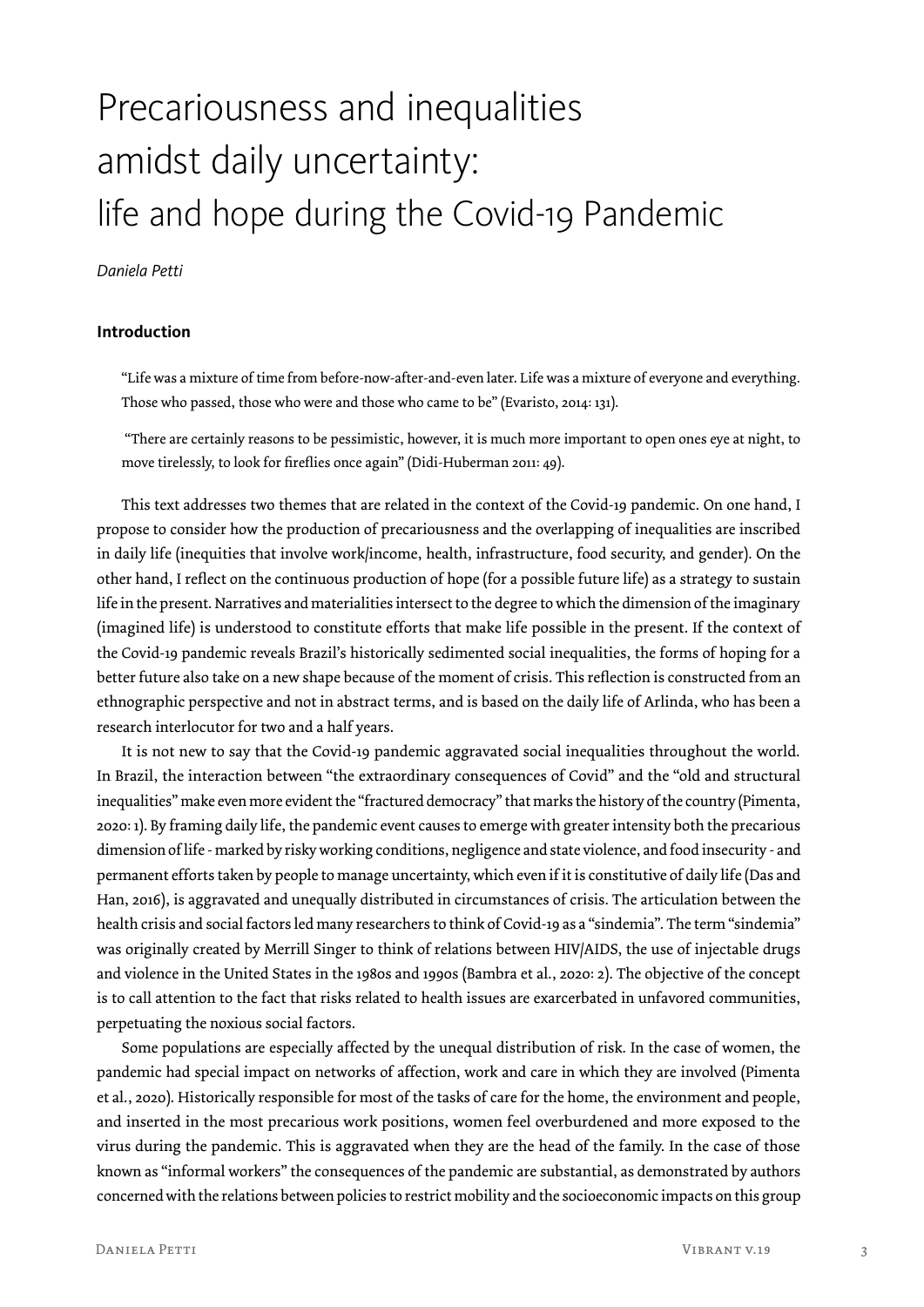(Al Dahdah et al., 2020; Guérin et al., 2020). Informal workers are one of the social groups hardest hit by the Covid-19 pandemic, precisely because their forms of earning a living are directly related to modes of circulation and different ways of using the streets. They also have a high risk of contamination, due to their working conditions and the absence of guaranteed rights. According to data from the Brazilian Institute of Geography and Statistics (IBGE, 2020), 41% of Brazilian workers are informal. At the beginning of the pandemic coronavirus, the International Labor Organization (ILO) warned that informal Brazilian workers would be strongly impacted by the restrictive measures that were implemented in Brazil and throughout the world.

In this text I examine Arlinda's daily life, she is the head of her family, and earns her living selling various goods on the street, and lives in a *condomínio popular* (Conceição, 2016) [a condominium for low-income residents] built under the federal government's *Minha Casa Minha Vida* program [My Home My Life] in the *Zona Oeste* [western zone] of Rio de Janeiro. For two years I have been accompanying her ways of maintaining her home and earning a living (Araújo Silva, 2017) and in recent months, I noted some changes and continuities that affected her daily life during the pandemic. In addition to helping me to reflect on how the production of precariousness and the overlapping of inequalities is inscribed in the life of informal women workers, Arlinda's daily life also allows exploring the narratives of hope that can allow life to continue its course at a time of crisis. In recent years, many authors have been considering hope as an object of anthropological reflection (Crapanzano, 2005, 2006; Han and Antrosio, 2020; Lempert, 2018; Lear, 2006; Miyazaki, 2004; Visacovsky, 2019). Hope, although it looks towards the future, guides and forges the practices of social actors in the present. What is the role of the future in the present? This question is raised by Bryant and Knight in the book *The Anthropology of the Future,* in which they affirm that "the limit of knowledge defined by the future shapes perception of the familiarity of everyday life" (2019: 19).

Examining forms of hope and projections for the future can help understand how people maintain their lives in the present. According to Appadurai (2013: 5), to investigate how people engage with the temporal layers that constitute life, especially the future, can reveal something about their concepts of well-being and a "good life". The ideas about "good life" that inhabit Arlinda's imaginary and practices, guide her perceptions, actions, and characterizations about the present. Since I first met her, I felt the need to think of the issue of hope, due to the recurrence of this category in our conversations. I noted, however, during the study I conducted in the first year of the pandemic, that this type of narrative multiplied in such a way that it became inevitable to conduct a more detailed reflection about the issue. According to Lear (2006), it is amid radical uncertainty that arises what he calls "radical hope", that which allows survival when there is no indication of a possibility for a happy future. To articulate inequalities and precariousness to the theme of the narratives of hope is an ethical-political choice, which understands that suffering is only one of the dimensions that shapes the life of the urban poor'. Alongside it is hope for a better life, among many other dimensions.

To complete this introduction, it should be emphasized that I registered Arlinda's daily life during the pandemic from March 2020 until March 2021. Between September 2020 and February 2021, the registration was mostly done with questionnaires<sup>2</sup>. The questionnaire, the main research tool, is divided into five modules: family demographics, labor/income, health conditions, social contacts, and information about Covid-19. The questionnaire was issued by telephone every 15 days, and a total of 10 questionnaires were responded to. They included questions about the movement of people between homes; daily spending and expenses at home; other financial activities such as loans and donations; the forms of help; relations between neighbors, friends and relatives; the health conditions of family members; questions about access to public health facilities

<sup>1</sup> For a counterpoint to the perspective of scarcity and suffering of the oppressed based on a focus on hope see Lempert, 2018.

<sup>2</sup> This text is the fruit of my participation in the study "Social factors that influence the adhesion to the quarantine and distancing in the prevention of Covid-19", coordinated at an international level by professors Veena Das and Clara Han of Johns Hopkins University in the United States and in Brazil by Camila Pierobon (CEBRAP), Taniele Rui (UNICAMP) and Paula Lacerda (UERJ).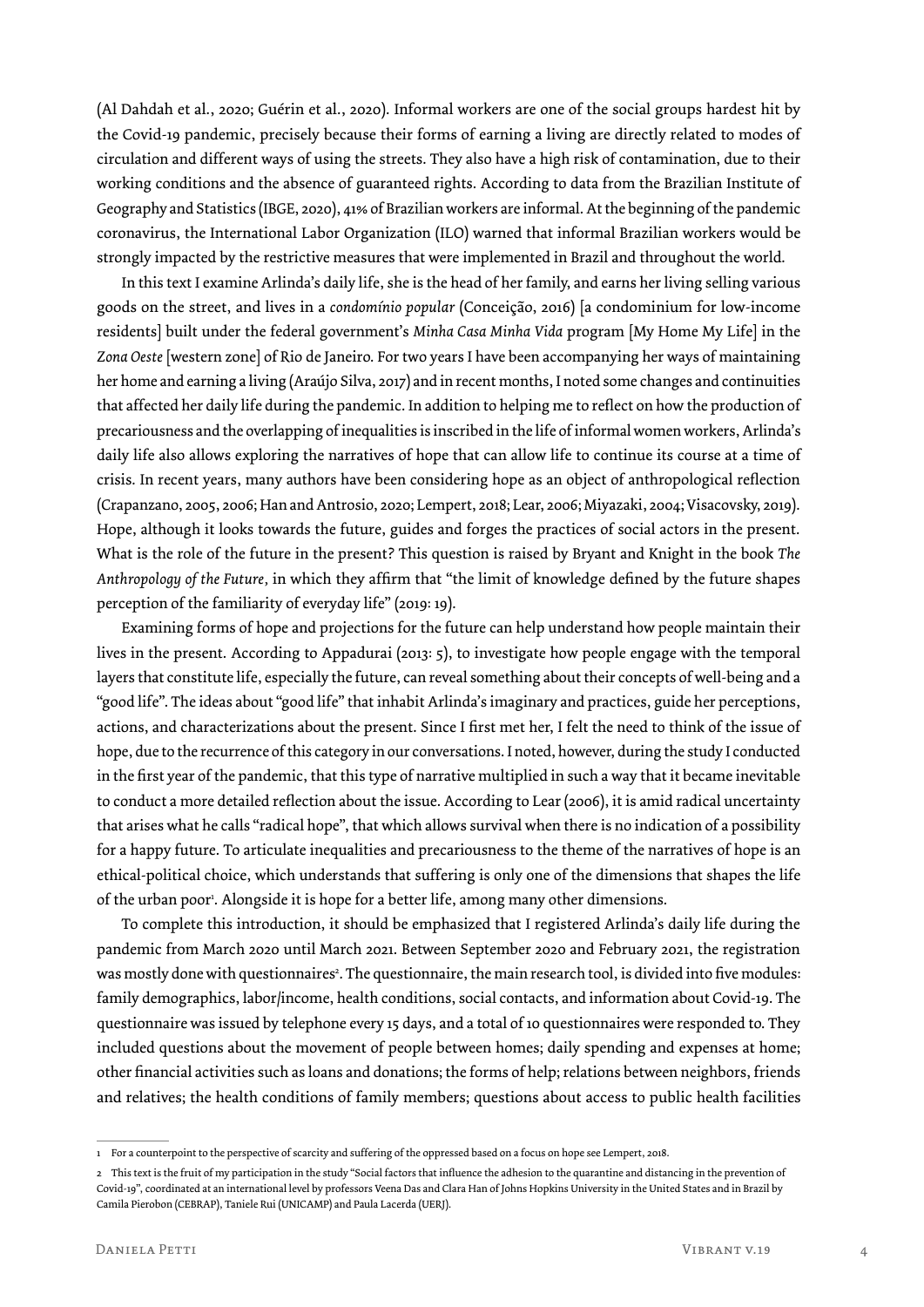and materials; as well as questions about the social interactions and conditions of adhesion or not to the quarantine, and access to information about Covid-19. The same questionnaire was issued for one year, to learn in a longitudinal manner about the changes and continuities in daily life under the circumstances of the pandemic. The duration of the questions and responses varied from one to two hours, given that the questions were quite open, so that they could stimulate a dense conversation with the interlocutors. During the period that the questionnaires were not used, registrations were made in a field diary based on informal conversations on WhatsApp that I had with Arlinda since we met and became friends. The articulation between the application of the questionnaires and the WhatsApp conversations, which were made possible by the intimacy and trust constructed with Arlinda in the previous field research in person, was essential to the investigation, to the degree that the complementarity of the narratives produced in the distinct circumstances of interlocution made the data more plural.

This article is organized around the ways that Arlinda elaboretes life in its narratives and practices. In the first section I discuss Arlinda's relation with the state through her search for the so-called "social benefits" (and their absences). In the second section I reflect on help from family and neighborhood networks that allowed life to continue. In the third, I consider the theme of health to discuss her chronic corporal conditions and her criticism of the precarious access to public healthcare. Finally, before the final considerations, I discuss the polysemes of hope and their role in supporting life in the present. The passages and expressions shaped by her own categories are in italics.

#### **"Living without benefits"**

When I met Arlinda in December 2018 her main source of income was from street sales of candies, sweets, cookies, drinks, and other small goods (cigarettes, lighters, matches, scissors). Five years ago she mounted a stand, composed of two tables and two beach umbrellas, on the main street of the condominium where she lives, and serves the neighborhood each day. At times, Arlinda also sells *empadões* and *empadinhas* [hot, savory pastries] that she makes at home, she resells pyjamas for women to earn a commission, and takes advantage of large events, like carnival, to sell drinks on the beach. During the year of 2019, I accompanied her street sales for many afternoons3 . She usually began close to lunchtime *to catch the children going to school and those who are returning,* and she finishes close to 8pm *to get the people who only go into the street when the sun goes down.*

In March 2020, with the beginning of the Covid-19 pandemic and social isolation in Brazil, Arlinda stopped going out to sell in the street because she was in so-called risk groups. She has high blood pressure, a heart murmur and asthmatic bronchitis, and since March was quite afraid to go out of her house. When she does go out, she takes careful precautions, such as the use of more than one mask when conducting essential activities, the use of alcohol gel even at home and she prohibited her two adolescent boys who live with her to leave the house. In addition to the fear of becoming infected and the precautions, the fact that she did not have money to buy goods to sell was also a decisive factor in her staying home. In May 2020 she asked for my help to organize an "online collection" (*vaquinha online*) to raise money, buy goods and return to work. I agreed to help, but only R\$200,00 was raised, which was not enough for her purposes. At this time, the electrical, gas and condominium maintenance bills had not been paid for two months.

That is when she began to receive the emergency assistance (an income-transfer program created by the federal government to ameliorate the impacts of social isolation on the incomes of poor families). Although she received assistance payments of R\$1.200,00, because she lived in a single-parent household and was a mother and head of the family, the money was not enough to go back to street sales. *The priority is food, and the prices* 

<sup>3</sup> For a reflection on the experience of informal workers who live in the low-income housing of the Minha Casa Minha Vida, through the description of Arlinda's daily life, before the Covid-19 pandemic, see Petti 2020.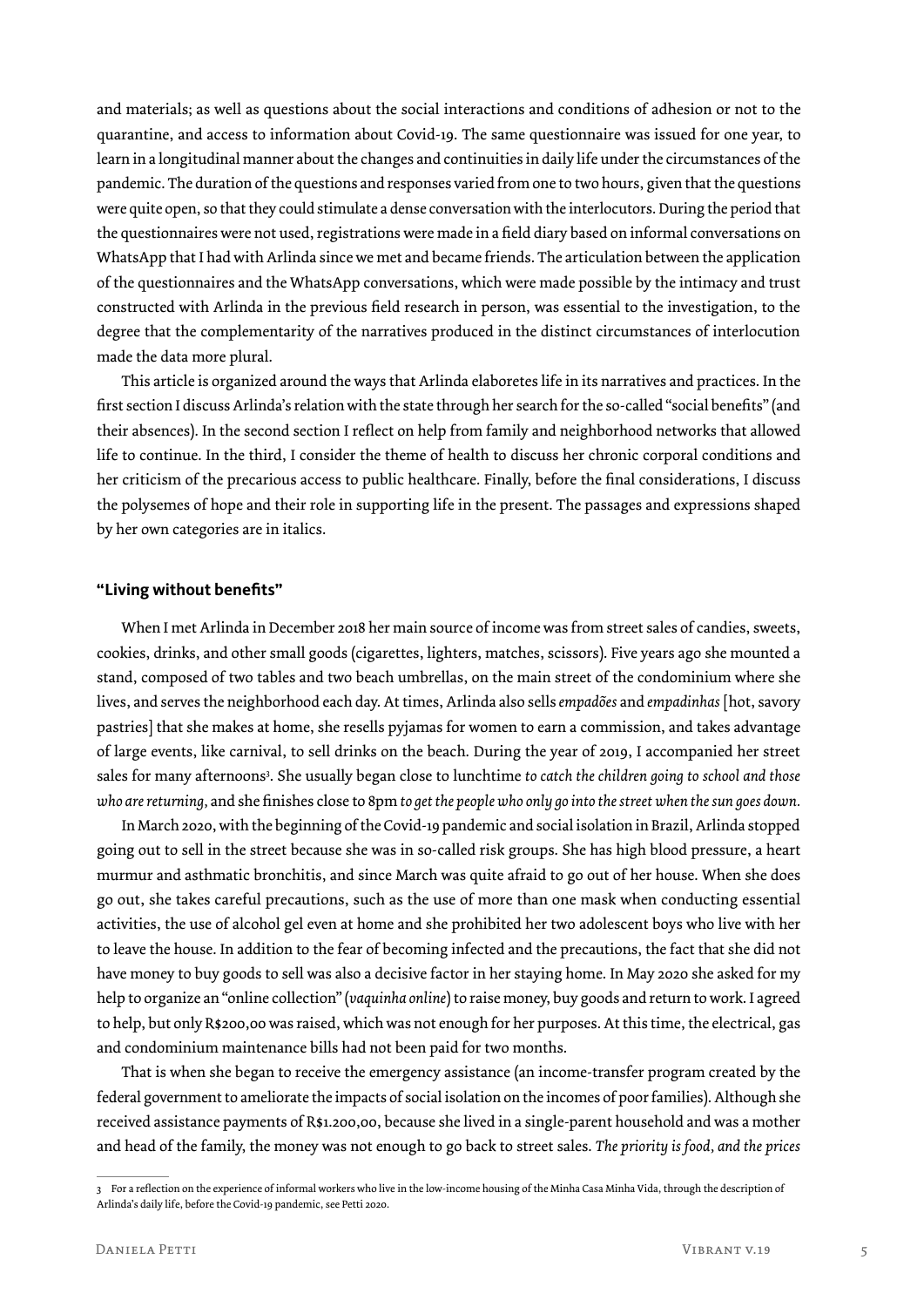*in the market are exorbitant, they are taking advantage of other people's needs. After paying the bills, I only buy goods if I can.* The constant presence of her sons at home, due to the suspension of in-school classes, increased food costs, *because staying at home, the mouth is always chewing,* and impacted the load of domestic work. *The work at home increased, because the bathroom gets dirtier, dirty dishes, not a lot of clothes, but the house gets dirty, because they* [the sons] *make a mess.* Although she complained of the *food package* offered sporadically by the public school where her boys study, in October she mentioned the absence of this *help*. *This government doesn't solve anything and doesn't help anyone. They can't decide whether to open the school or not, and nothing happens4 .*

Indignation towards the government usually permeates many of Arlinda's statements. This became more evident in August, when her emergency assistance payment was "blocked". In August, the federal government stopped emergency assistance payments to some 922 thousand Brazilians registered in the Bolsa Família [Family Grant] program (an income-transfer program from long before the pandemic) to "guarantee better application of public funds and reach the citizens who meet the eligibility criteria" (UOL, 2020)<sup>s</sup>. Although she is registered in the Family Grant program, Arlinda has not received the "benefit" since 2017, when her older daughter, who at the time lived in the same residence, began to work as an intern in the human resources department of a communications company. It was with her payment that she paid for business school. The rise in family income meant that the domestic unit no longer met the criteria required by the program to receive the "benefit". *So you can't even study, you have to be below a begger to receive it. She paid with great effort, worked and paid for college, then they cut my family grant in the same month.*

Without understanding the reasons for the blockage of the emergency assistance, Arlinda faced enormous lines at one of the branches of the Caixa Econômica Federal (CEF)6 in her neighborhood to receive explanations and guidance. The bank employee told her that the continuity of her assistance was in analysis and that she should wait. The next month, through the phone app from Caixa Tem7 she got news that her assistance was blocked, due to "non-compliance with eligibility requirements". Indignant upon reading that "she did not meet the requirements" Arlinda returned to the CEF bank agency in a new attempt to understand what was happening. This time the employee told her to go to the Social Assistance Reference Center (CRAS) to see if there was a mistake in her data in the federal government register known as the *Cadastro Único* (*CadÚnico*) for "social benefits". In November, on one of her trips to CRAS, the social assistant told her that her daughter's income, who was now employed at the company where she did an internship during college, was considered part of the family income. But the daughter was married and living in another home for more than a year. *How do I have an income of R\$2.000,00? It doesn't exist –* she said in reference to her daughter's income. The social assistant revised her records but said that she did not have the power to reverse the blockage of assistance. She could approve Arlinda to receive the Family Grant once again. She asked her to come back o CRAS in February to verify the situation.

In March of this year (2021), after having returned to CRAS, she told me that, according to the social assistant, *all the documents are in order, but the payment was still not approved. Now I am waiting.* In January of this year, with help from a loan from a neighbor, Arlinda went back to work, this time selling *quentinhas* (warm meals) on the beach. In March, when the city government closed the beaches, prohibiting the presence of peddlers, due to the worsening pandemic, she told me by phone:

<sup>4</sup> Arlinda is referring to the intense public debate that began in mid 2020 in Rio de Janeiro about the declarations of the mayor, according to whom in- -class education would resume in public schools. This generated enormous indignation from education professionals who organized a "strike for life" to prevent the return to in-class education in the middle of the pandemic. The doubt and hesitancy towards the return to in-school classes left many families confused.

<sup>5</sup> https://economia.uol.com.br/noticias/redacao/2020/09/12/auxilio-emergencial-bolsa-familia-pagamentos-cancelados-suspensos.htm

<sup>6</sup> A federal government controlled bank responsible for emergency assistance payments.

<sup>7</sup> The smartphone app used by the federal government for registration, information, and bank transactions related to the emergency assistance and other "social services".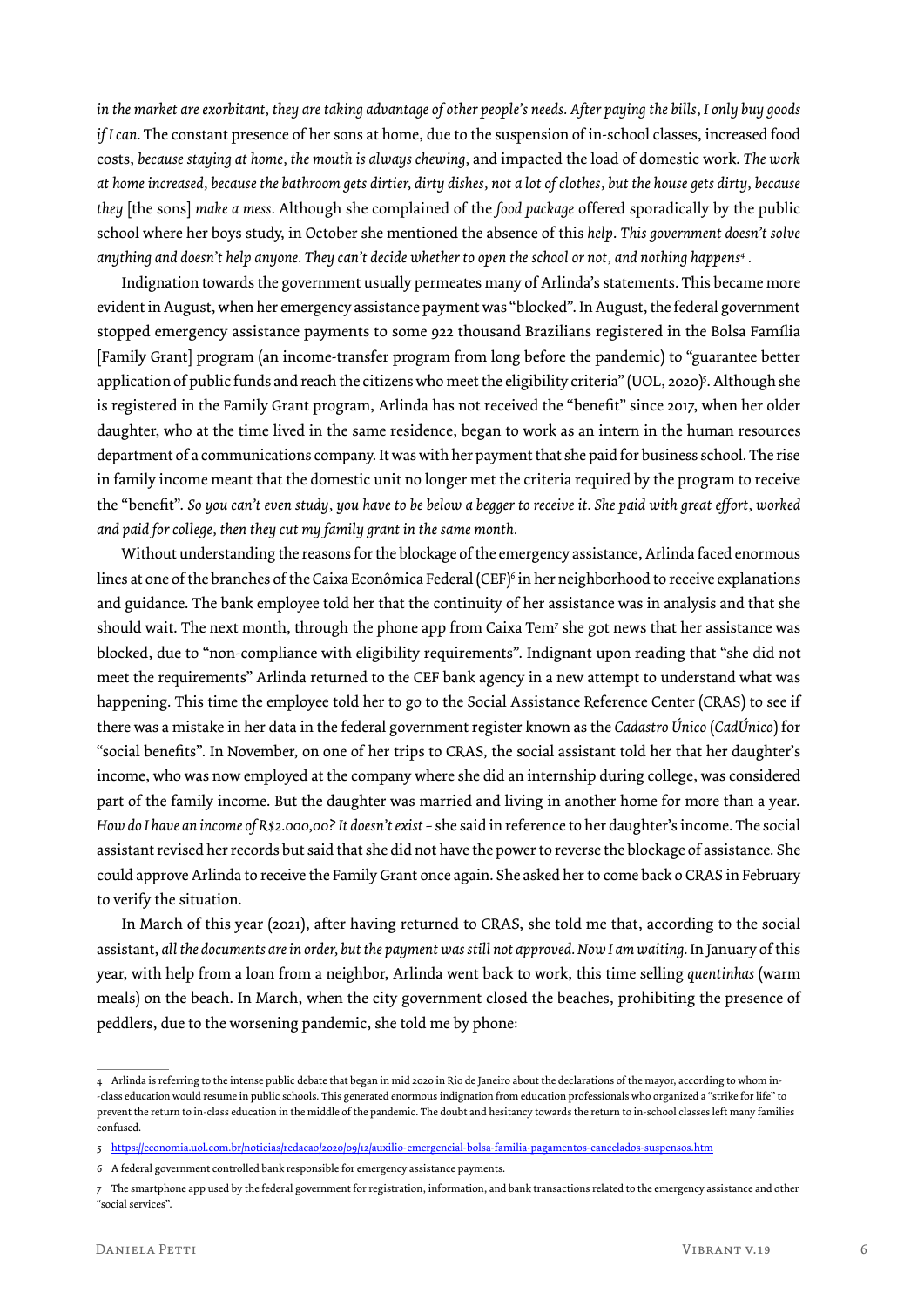*I saw an interview on television with* [city mayor] *Eduardo Paes who said that he will give R\$500,00 to 13 thousand registered peddlers, but I am not registered. So what should the people who are not registered do? Die of hunger? Doesn't he have the awareness to know that most of the peddlers are not registered? I am speechless about this mayor. There are 13 thousand people registered. Look how many peddlers there are in Rio de Janeiro. I am sure that 70% of the peddlers are not registered!*

When I researched the city government decree that establishes a "benefit" for peddlers, I noticed that it also announced an increase in the food benefit in the form of a "food card" offered by public schools for families of registered children. Arlinda's children, however, no longer have the right to the food card because they are registered in a state school, and the "benefit" is for students in municipal elementary or intermediary schools. During this conversation, she told me:

*Well, I have no card, I am living without any benefit. I don't know if I will get the new assistance, I still haven't received the family grant, I won't get this help from the city government for peddlers, until now there is no food package at school, my son went there today. I am at God's mercy.*

Among the "benefits" mentioned above, Arlinda mentions the *new assistance* of 2021, which at the time was still not being distributed. It was that week that the federal government announced a new emergency assistance for 2021, which was based on the registration made the previous year. Among the groups that did not have the right to a "benefit" are those who "had the emergency assistance canceled". Because her data at CadÚnico was updated after the "benefit" was "blocked", her assistance was "cancelled", making it impossible for her to receive *the new assistance* in 20218 *.* According to the special report from the Institute for Applied Economic Research (IPEA), the emergency assistance generated a 54% increase in the "real income" of the "very low income" families (IPEA, 2020: 7). When I compared Arlinda's income before and during the pandemic (considering only the first semester, a period in which she received assistance), I noticed an increase in family income, to the degree that the amount of assistance increased the amount that she was able to earn selling candies and sweets in the street. However, it was clear how much of the auxiliary assistance received in the first semester *was left in the supermarket,* due to *abusive prices,* and used to pay overdue bills. Arlinda often said that the *money does not stop at home, it says hello and goodbye right at the door,* which can be seen as a trait of the current economic crisis. The emergency assistance policy, when analyzed considering the daily life of informal workers, has proven to be insubstantial, demonstrating that other indicators, and not only "effective income" should be considered when evaluating a public policy. In addition to *leaving it in the market and paying the bills,* the assistance has also been used by many people to pay debts, as presented below.

#### **"Living from help"**

Since the beginning of the pandemic, I noted that the word *help* appeared with greater frequency, both in informal conversations with Arlinda, and in our bi-weekly interviews. The *help* materialized in daily life in many ways. In the form of donations, loans of things or money, which in turn can come in the form of *fiado*  [sales on credit] or *passar o cartão de crédito* [using someone else's credit card]*,* bill paying etc. As mentioned, I accompanied Arlinda's daily life for some time and it became inevitable to make comparisons between before and during the pandemic. The various modalities of *help* were always part of relations with neighbors and family members in which she is engaged. I have noted, however, a qualitative change in relation to the finalities of the forms of *help*. While in 2019 Arlinda asked for *help* to invest in infrastructure and other work materials (such as a stove, pans, a cart to sell food), to make repairs at home (like the refrigerator and micro-wave),

<sup>8</sup> There was a sharp reduction in the value of the emergency assistance in 2021. For those who live alone, the payment is R\$150,00. Families with more than one person where a woman is not the leading earner get payments of R\$250,00. Finally, the families led by women receive R\$375,00. Source: https://economia.uol.com.br/noticias/redacao/2021/03/18/bolsonaro-auxilio-emergencial-2021.htm.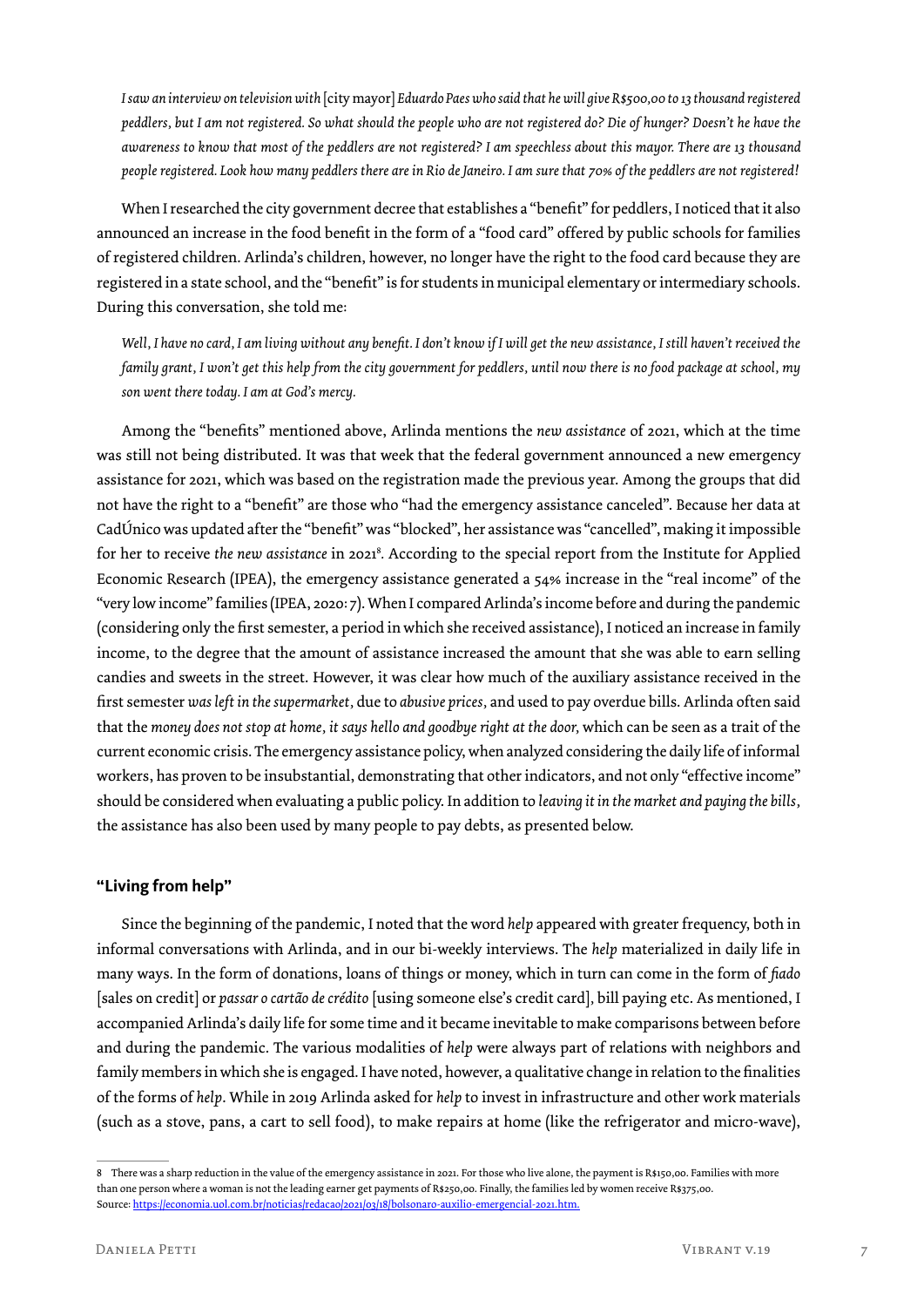or even to buy furniture or appliances, during the pandemic she has *needed help* to buy food, pay bills and have medical exams. The *help* has been, each day, more focused on maintaining the so-called basic needs of life. The issue that I would like to emphasize is that much of this *help* is in the form of loans, which increased the level of family debt. In the text *Surviving debt, survival debt in times of lockdown,* Guérin et al debate the growth of debt related to the social reproduction of life in rural India during the pandemic. As much as they present data from a context very different from that which I discuss in this article, some similarities can be found concerning social factors that lead families to contract this "survival debt":

Low and irregular real incomes are one such factor, given the persistence of informal and vulnerable employment (ILO 2018). Expenses are meanwhile increasing. Self-consumption, long a pillar of food security for rural families, has declined sharply over the last decades. Access to basic services such as water, electricity, housing and healthcare are becoming increasingly commodified (Guérin et al., 2020: 3).

Although this section also addresses debts and loans, I chose to use the term *help* because this is how Arlinda refers to these relations. The terms *give and borrow* are often shifted, in her statements, from the abstract meanings that are commonly attributed to them. At times, money received that does not need to be paid back, as when her daughter transfers money to Arlinda, is framed by the verb *loan* (*my daughter loaned me R\$100,00*). This can be related to feelings such as shame or to other elements that permeate family relations, to the degree that debts and donations are social relations, which can be based on solidarity, and on asymmetries and hierarchies (Ibid: 4). In any case, donations and loans, even when they are shifted from their abstract meanings, are usually classified by Arlinda as forms of *help*, even more so during the pandemic, when she felt *needy* (*necessitada*)*.* To visualize the network of *help* that has sustained Arlinda's daily life during the pandemic, I constructed the chart below, which registers flows of money and items, as well as people, who participate in these various forms of loans and donations.

| Month/year | Person/institution | Form of help                                                             | <b>Purpose</b>                 |
|------------|--------------------|--------------------------------------------------------------------------|--------------------------------|
| Sept/20    | Aunt               | R\$ 100,00 loan                                                          | Supermarket                    |
| Sept/20    | Milu (neighbor)    | Bought laundry detergent, bread and paid bus<br>fare to church           | Supermarket and transportation |
| Sept/20    | Daughter           | Loaned me the Food Card she earns at work                                | Supermarket                    |
| Sept/20    | Public school      | Gave me a food package                                                   | Food                           |
| Sept/20    | Maria (neighbor)   | Used her credit card for me (R\$ 300,00)                                 | Supermarket                    |
| Sept/20    | Milu (neighbor)    | Loaned me a nebulizer                                                    | Health                         |
| Oct/20     | Maria (neighbor)   | Used her credit card for me                                              | Supermarket                    |
| Oct/20     | Researcher         | Money you gave me (R\$ 550,00)                                           | Supermarket and paying bills   |
| Oct/20     | Researcher         | Money you gave me (R\$ 550,00)                                           | Supermarket and paying bills   |
| Nov/20     | Daughter           | R\$ 100,00 loan                                                          | Paying debts                   |
| Nov/20     | Daughter           | Loaned me the Food Card she earns at work                                | Supermarket                    |
| Nov/20     | Daughter           | Gave me R\$ 100,00                                                       | Paying debts                   |
| Nov/20     | Researcher         | Money you gave me (R\$ 300,00)                                           | Paying debts and bills         |
| Nov/20     | Public school      | Gave me a food package                                                   | Food                           |
| Dec/20     | Daughter           | Paid my electrical and gas bills                                         | Paying bills                   |
| Dec/20     | Daughter           | Paid an installment for the cart [equipment for<br>work] to the neighbor | Purchase work equipment        |
| Dec/20     | Aunt               | R\$ 100,00 loan to pay for the cart                                      | Purchase work equipment        |

**Chart 1**: Arlinda's help network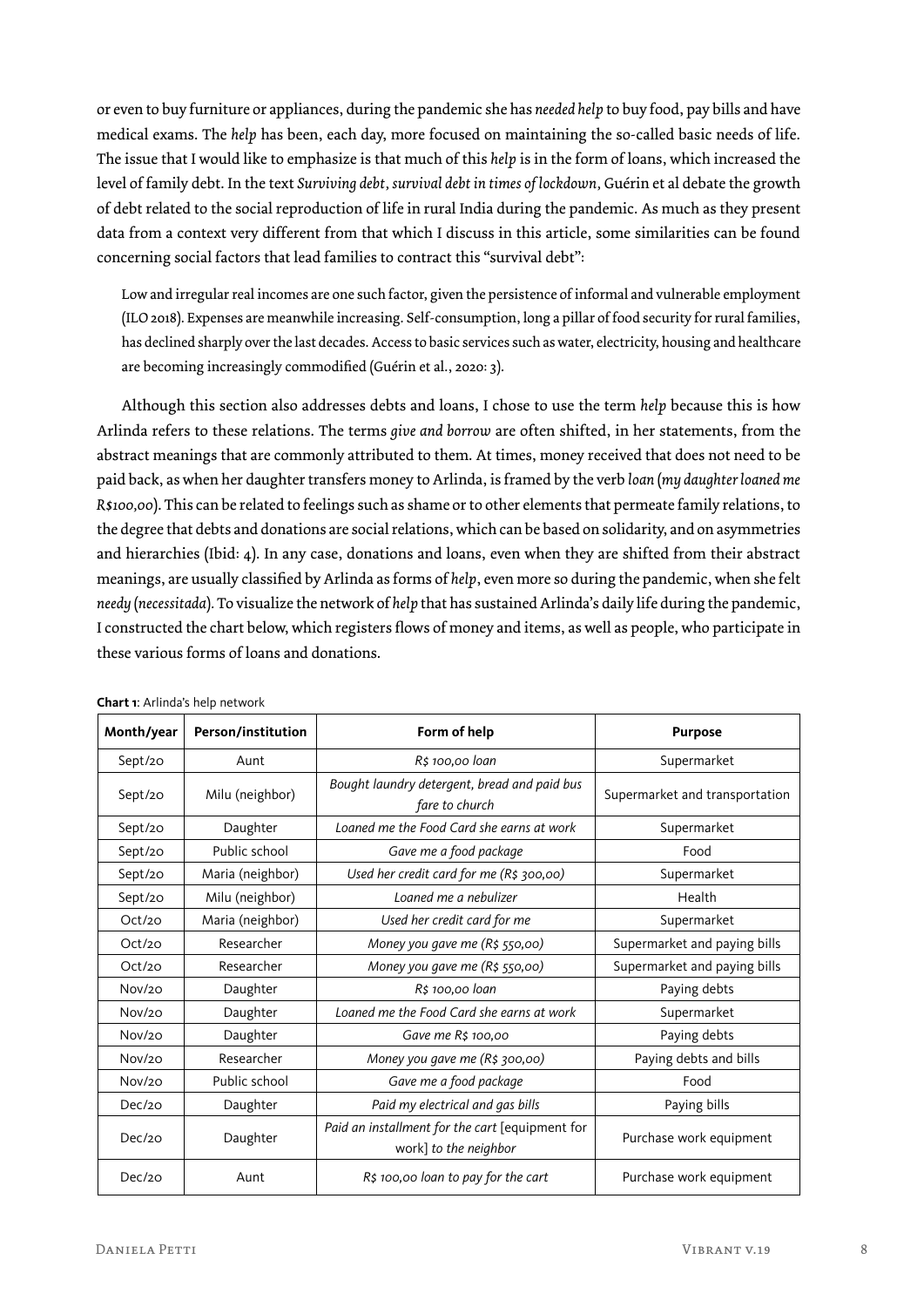| $\tan/21$ | daughter                                 | Paid my electrical and gas bills (R\$ 200,00)                         | Paying bills                                             |
|-----------|------------------------------------------|-----------------------------------------------------------------------|----------------------------------------------------------|
| Feb/21    | Gaúcho (neighbor<br>considered a cousin) | Bought the meat so I could begin to sell hot<br>meals $(R5, 300, 00)$ | Return to work                                           |
| Feb/21    | Maria (neighbor)                         | Used her credit card for me $(R\frac{2}{5}522,00)$                    | Purchasing pans and other<br>materials to sell hot meals |
| Mar/21    | Andrea (neighbor)                        | Purchased the food containers on loan (R\$<br>50,00)                  | Sale of hot meals                                        |

I have participated in Arlinda's *help* network for some time. This relationship began when we were neighbors at the time that I lived in the condominium to conduct field research for my master's degree. With the exception of the researcher, who is no longer a neighbor, her family members and neighbors participate in her network of *help*. They are certainly ties of a distinct nature that, in turn, generate different forms of *help,* in the terms of exchange and the returns expected. While her daughter does not expect to be paid back, Maria (a neighbor) counts on being paid back so she can pay her credit card bill, whose due dates always scare Arlinda. The neighborly relations, by representing much more than a simple geographic proximity, produce forms of "interpersonal participation" (Pina-Cabral and Godói, 2014), and are anchored in the fact that the families share needs (Márquez 2014: 55). Maria is one of the main characters in this *help* network. In November, she lost her job, an event that directly affected Arlinda's home.

*Maria lost her job, the old man who she cared for died, she was dismissed and there is nothing else…she said that the credit card is her daughter's, since she is no longer working, the daughter took her card. She always helped me, if I need, she goes to the market, pays the bills, she trusts me.*

*Trust* is a central value in the economic exchanges and transactions, even those that can appear to be impersonal, such as banking transactions. As Hart affirms: "the idea that transactions involving money are essentially amoral comes from their objective form, but until recently, even in societies using impersonal money, the bulk of economic life was carried out by people who knew each other and could discriminate between individuals on that basis" (Hart, 2007: 13). In the case of Arlinda's *help* network, *trust* is what allows Maria to continue to *help* Arlinda to maintain life. A non-payment of a loan, on the other hand, can break the *trust* of a relationship and generate *shame.* In February of this year (2021) Arlinda told me that she was not able to pay for the containers for the *hot meals* that she *pegou no fiado* [bought on credit] from one of her neighbors. This caused Arlinda enormous *shame* and she avoided passing by her neighbor's house, because she gave her a bad look. In addition to the moral values involved in the field of possibilities of maintaining life, it was clear how the life of people who participate in a *help* network intersect to the point that material transformations that occur in one home produce strong impacts in other homes9 . *Help* is a component of economic transactions and can be used as currency in daily life.

This *help* network, which is permeated by moral and monetary values, needs and obligations, is forged by ties of kinship and neighborhood, and is usually triggered at times when *fear and desperation* (which have been nearly constant recently) affect Arlinda. The fear of having the electricity cut approaches each time Arlinda sees from the window the *men from Light* [the electric company], cutting other people's electricity*<sup>10</sup>*.

<sup>9</sup> The concept that best expresses what I am affirming about the interlinking of homes and lives is that of the "configuration of homes" as used by Marcelin (1999) and Motta (2014). To understand that homes are never isolated from what happens in the street and in other homes helps to deconstruct the public-private dichotomy, a moral foundation of capitalism (Hart, 2007).

<sup>10</sup> At the beginning of the Covid-19 pandemic the National Electrical Energy Agency (ANEEL) determined that cutoffs of electrical supply be suspended for three months for low-income families in debt. The period of the measure was not sufficient, given that many families continued to have difficulty paying the electrical bill even after the first three months of the pandemic. In March 2021, ANEEL re-issued the measure, to extend it until June 20, 2021.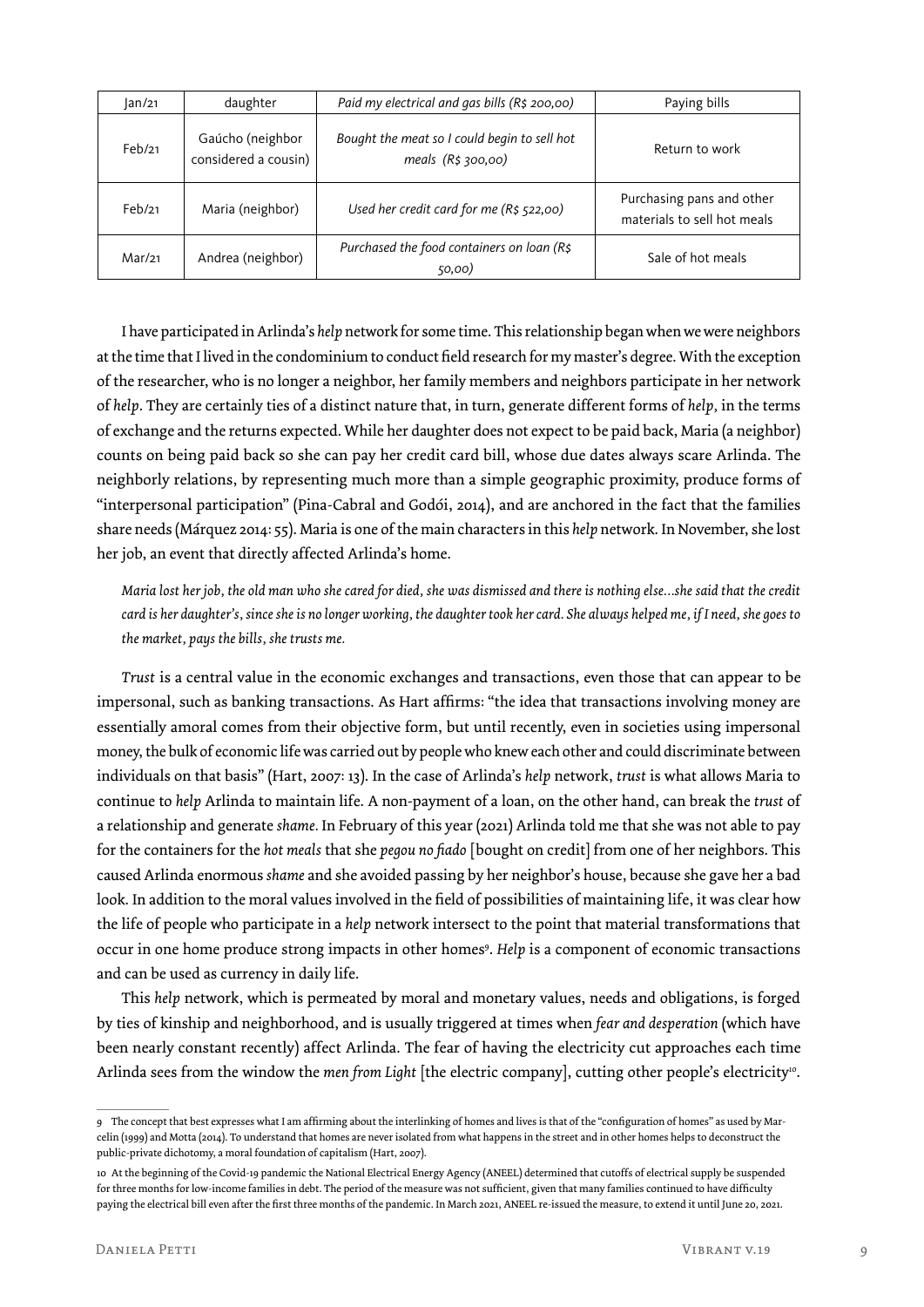*Despair* approached on Christmas Eve when her refrigerator had only rice and beans. *Anguish* arose in October and November when she was not able to pay the fees related to individual micro-company (MEI)<sup>11</sup>, which makes more difficult her guarantee of a future retirement pension. She felt *shame* for not having paid the debt for the food containers that she *bought on credit.* These are all corporal affects that shape the *difficult situation* in which she lives and that had her turn to her *help* network*.* Another frequent sensation in her life is the *fear of having a heart attack,* since she has not had the financial means to pay for the exams recommended by the doctor of the family clinic in her neighborhood (the public health clinic).

### **"Life isn't worth anything"**

*I am here with my leg very swollen, I live swollen, I cannot step on the ground, I am not a doctor, but I think its thrombosis. I saw that thrombosis goes to the lung and causes a pulmonary embolism, I saw a cardiologist talking on television. I go there*  [to the clinic] *but I am sure that they have no doctors, but I go there. Tomorrow Milu* [a neighbor] *will go there with me. There are days I can't step on the floor. It's very sad, a poor person doesn't care for themselves not because she doesn't want to, but because she can't. A rich person coughs and goes to the hospital, a poor person only goes when she has pneumonia or worse, the poor person knows there is no care. I go there, but I know there is no care. I have a neighbor who is 78 years old, her husband needs an expensive exam, she tried to do it, but couldn't, they told her to go to SISREG* [Health Regulation National System]*, a person could die waiting, the person dies, because they couldn't do the exam, that's how the country is. I know that I will go there for nothing, I will even have to drag my leg. And you know what's worse? They send a nurse and a student to see you, my neighbor got a prescription from a nurse to get medicine from the pharmacy, because there was none at the clinic, but the prescription was made by the nurse, and the pharmacist did not want to give her the medicine, because a doctor has to write the prescription. Then they have a nurse attend to us. Sincerely, I am afraid to die when I go there, because who knows, they give me one of those injections that causes a problem….this clinic is falling apart.*

The long quote transcribed above is only a portion of the narratives of health and illness that Arlinda produced during the study. In the book *Affliction: health, disease and poverty* (2015)*,* when speaking of the narrative of disease (a gender constructed by medical anthropology that is based on the patients' experience of their infirmities*)*, Veena Das sought to understand disease not as a dramatic and disruptive instance in life, but as part of the scenes of daily life, to the degree to which they are associated with family relations, small domestic decisions, and family expenses and income. During the pandemic, narratives about health and disease can say much about the articulation between the ordinary aspects of life and the extraordinary event of Covid-19, which transformed the forms of care and the opportunities for access to public health infrastructure. To enter this narrative genre can help understand what I called in the introduction the overlapping of inequalities, demonstrating that to speak of health and disease implies reflections on a series of issues, which go beyond symptoms, diagnoses and cures (used as biomedical terms).

Arlinda lives with three chronic diseases: high-blood pressure, a heart murmur and asthmatic bronchitis. In early 2020, she said that the *blood pressure medicine* began to make her feel bad. *I became short of breath, I felt my throat, I felt my chest tighten.* Disturbed and concerned, she tried to go to the public family clinic in the neighborhood to change the medication, but was not able to, since all the appointments were suspended due to the pandemic. Only people suspected of having Covid-19 were attended. In addition to Arlinda, other residents of her low-income condominium where she lived said that the doctors barely got close to the patients,

<sup>11</sup> Four years ago Arlinda began to pay the fee for the micro-entrepreneur company [MEI] in the amount of R\$56,00, after the manager of her condominium advised her to stop paying the National Social Security Institute plan each month (INSS) and form a micro-company, *which was cheaper and had a guarantee if she got sick*.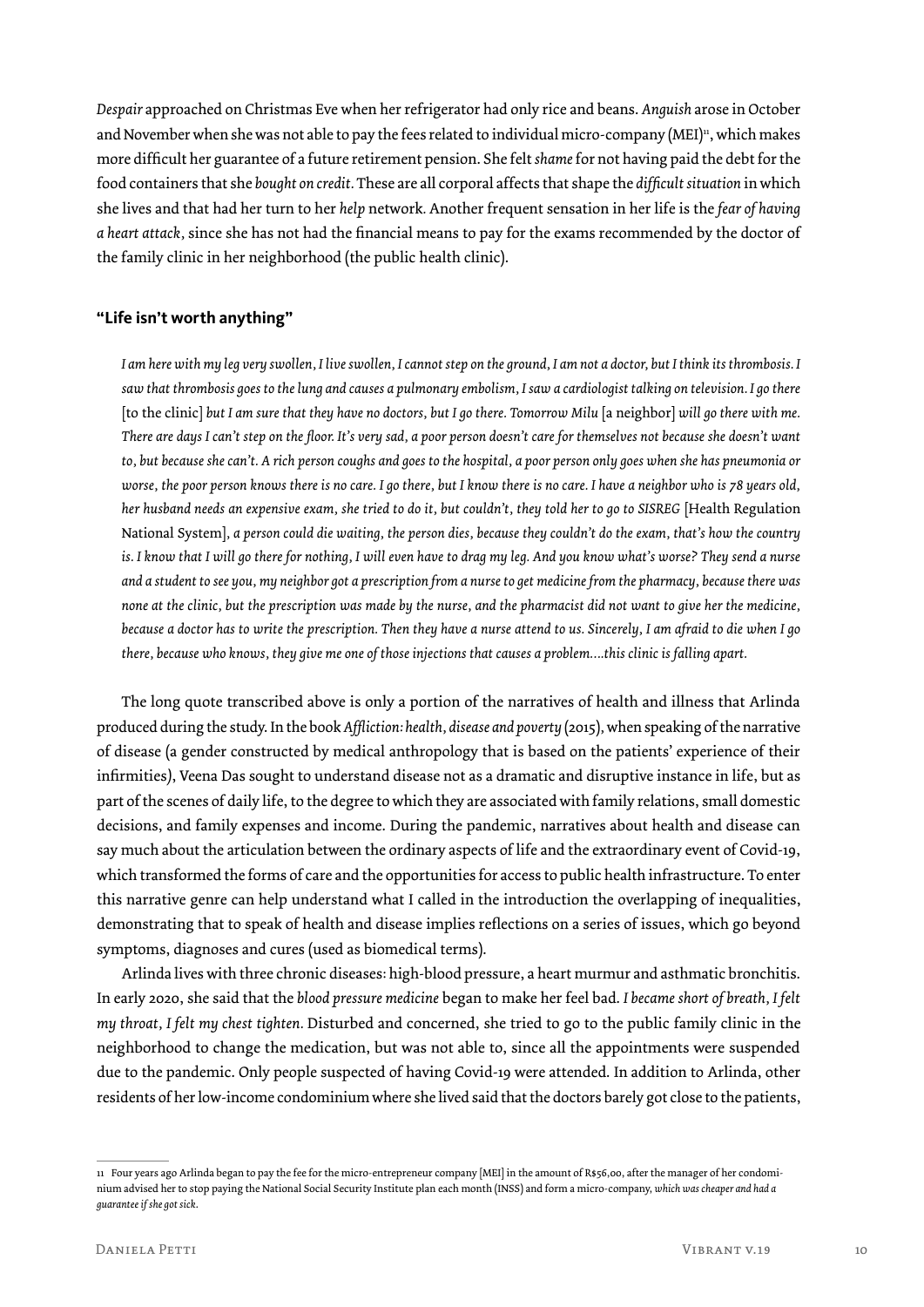*and shouted at the door to go home.* Since her body continued to show signs that it was not healthy, she decided to stop taking the medicine.

In the ten weeks that I issued the questionnaire from this study to Arlinda, in only two did she not report a "worsening of symptoms" related to here chronic corporal conditions. In all the other weeks, *swelling and pain* in the legs were recurrent, in addition to times when she felt a *lack of air*.

In September, she was finally able to be attended at the family clinic, given that the consultations began to return to normal in the second semester of the year, which may indicate that this was a period between the so-called waves of Covid-19. Although she later complained considerably about the service, due to the long wait, Arlinda was able to see the doctor after many months. During her consultation, the doctor suggested that the *swelling and pain* in her legs could be related to her *heart murmur* and emphasized the importance of the medication for hypertension and the need for weekly monitoring of her blood pressure. The doctor could not, however, prescribe just any medication, nor substitute the previous medication for her blood pressure, or for Arlinda's heart problems, without seeing some exams. The doctor gave Arlinda a series of requests for medical exams, including an electrocardiogram, an echocardiogram and a series of hormonal exams that required a blood test. The big problem is that most of these exams had to be done in private laboratories, because they are not offered by the public healthcare system.

That week, noting Arlinda's concern with her health and with the expenses she would have from the exams, I called some labs to see the costs. Arlinda also went to a laboratory in her neighborhood to see the prices. The cost of all the exams was about R\$450,00, which scared Arlinda. She did not have money and she could not ask her neighbor who had *used her credit card* to help Arlinda, since she had not paid the previous debts. She wound up not doing the exams. *What's worse there is no use going back to the clinic, because the doctor said that she could not give me medicine without seeing these exams.*

In October and November she spoke of *tingling in her arm and piercing sharp pains in her chest.* This combined with a strong *fear of a heart attack.* In October she fainted while she was working in the street giving out flyers for candidates during the election period. She was *helped* by people walking in the street and went to the clinic, where she discovered that her blood pressure had reached 23 by 18. The doctor reinforced the need to do the exams, and told her to go to the clinic three times a week to measure her pressure to monitor its variations, since it is precisely oscillations in pressure that lead to events like a heart attack. A few weeks later, when I asked if she was going to the clinic to check her blood pressure, she told me: *of course not, that clinic is torture, I get hungry there, I arrive at 8 in the morning and I am only attended at noon, that is when they have a doctor and they don't have a nurse attending. I have to have this device* [to measure blood pressure] *at home*. In many of our interviews, I could note countless criticisms made by Arlinda towards the public family clinic in her neighborhood. She and other residents usually avoided the space, and only go in great need. In addition to the lack of doctors, many complain that *they solve everything by giving out dipirona.* I even heard, that the pharmacy at the clinic was so undersupplied in that period, that at times they did not even have dipyrone<sup>12</sup>. There are many families in the condominium who avoid the clinic and turn to self-medication, home remedies, private institutions, health plans and even politicians related to local powers, like the militia, to obtain appointments and opportunities to have surgery or medical exams.

In December, based on an agreement with one of her neighbors, Arlinda began efforts to buy a cart to return to selling food in the street. She first gave R\$300,00 to her neighbor, from whom she only got the cart after paying the remaining R\$400,00. The deadline agreed to for the payment of this amount was set for the end of January. The efforts to go back to selling in the street made the possibility of doing the exams even more remote.

<sup>12</sup> Although she stopped taking the blood pressure medicine because she felt so bad, I noted that the absence of medication in the pharmacy at the clinic in early 2020 was another factor that influenced Arlinda to take this decision. The absence of doctors and medicine and the delays and lack of quality service are related to the advance in the crisis in public healthcare in Rio de Janeiro which has been increasingly aggravated since 2015. See Freire, 2019.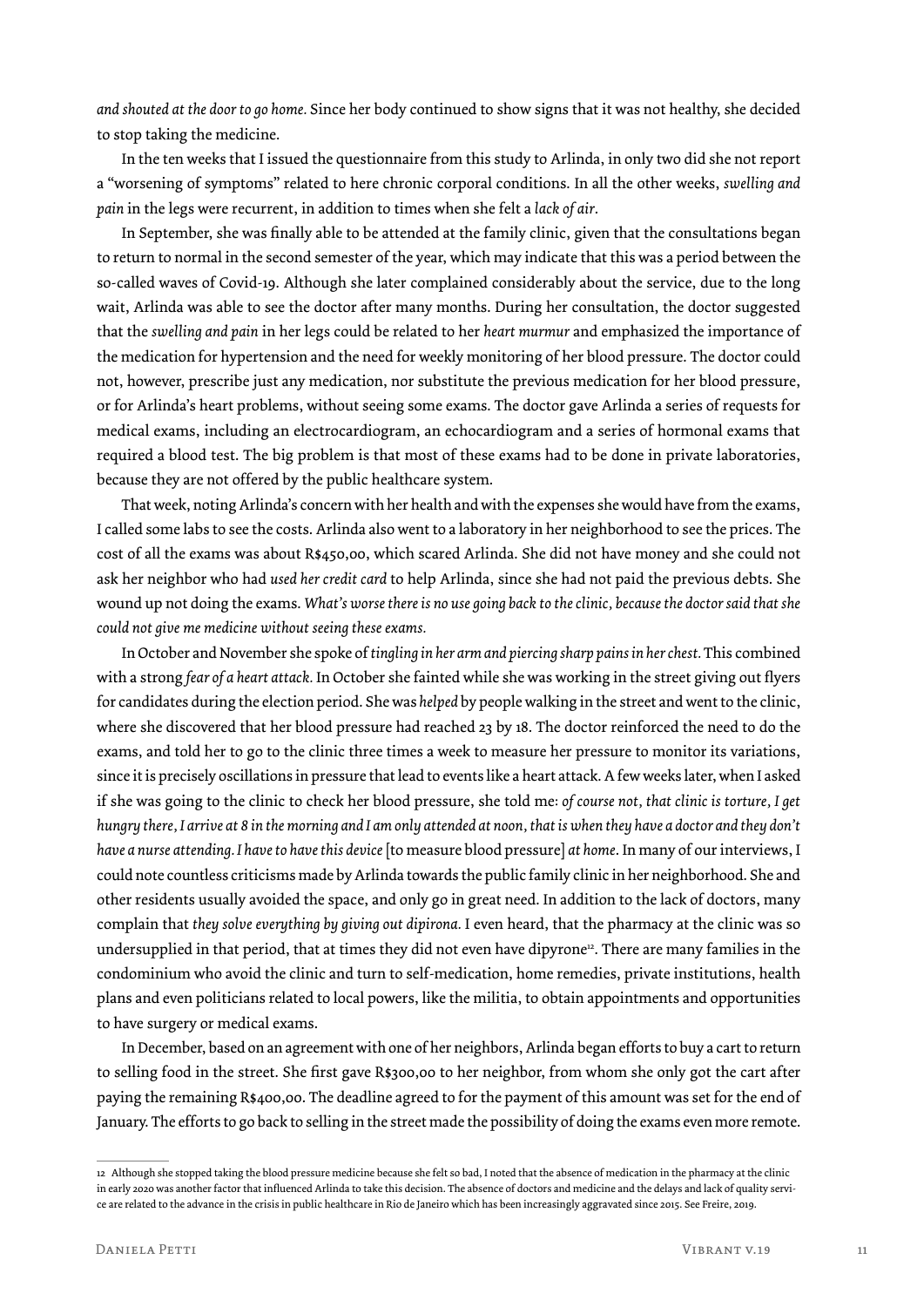Her *priority* became the *cart*, and not health. While she sought the money to pay off the neighbor, Arlinda began to sell *quentinhas* [hot food] on the beach. She went to the beach nearly every day at 10 in the morning, after cooking and wrapping the *quentinhas* in the four hours before leaving. On the beach she walked in the sand hawking the food for many hours until she returned home about 4 pm. *The swelling* and the *pain* in her legs still bothered her a lot, *but I think it's better than staying home and earning nothing, that's why I try not to care about my leg.* To handle the pain, she often takes *Dorflex,* a muscle relaxant available without prescription that allows her to maintain her routine. According to Veena Das, the temporalities of the narratives and the practices of healthcare and disease in families with low monetary income are intimately linked to the precariousness of work and to the irregular flows of money in domestic units (2017: 322).

At the intersection between the temporalities of work, the monetary flows and the therapeutic practices of the local practitioners specific modes of dealing with the infirmity are created that emphasize immediacy and the short term more than adequate diagnosis and care (Das, 2017: 323).

Self-medication and the priority given to the *cart* in detriment to the realization of the exams point to the intersection between work, monetary flows and small decisions about health and disease. Considering the health of informal workers implies adopting a global perspective about inequalities. Precarious access to healthcare and inequities of work and income intersect with other forms of inequality, such as nutritional and food conditions. The absence of meat, fruit, vegetables, and greens is evident when comparing the food conditions of Arlinda's family before and during the pandemic. When I proposed this comparison during an interview she said:

[Our eating habits] *certainly changed a lot, I was selling my things, I worked, I bought what I wanted to eat. There is this difference. I stopped buying meat, vegetables, greens, fruits. I love fruits. And vegetables are good for you, they help the blood pressure, cholesterol, everything. You eat more pasta, and less fruits and vegetables, it only gets worse. When there is chicken, I eat chicken, when there isn't, we eat sausage, if not, rice and beans.*

According to the Brazilian Network of Research in Food Sovereignty and Security, hunger, a structural problem in Brazil, was aggravated in the period of the Covid-19 pandemic, reaching the level of 19.1 million people. The same study reported that 117 million people in Brazil live in a situation of food insecurity<sup>3</sup>. The relations between income and access to food are close and direct. The reductions and later cutoffs of the emergency assistance payments impact the opportunities of low income families to access a complete diet. Women heads of families are the group most affected by hunger and food insecurity, because they have low income and are those most responsible for care networks. This often makes inviable opportunities to work in the street, for women with children or people with disabilities. If work and income determine the nutritional conditions of Brazilian families, the situation of food insecurity is linked with the healthcare conditions of the most vulnerable populations.

The narratives about health and disease constitute a form of knowledge about daily life (Hydén, 1997: 52). It is necessary to pay attention to them, to the degree that they articulate events related to disease (pain, crises, etc.) to other events that concern the social conditions of life (healthcare crisis, suspension of care, lack of doctors and medicine) (Ibid: 53). The narratives about health and disease contextualize the individual trajectories in broader frameworks. They are also forms of expressing suffering (Kleiman, 1988). Not suffering understood in an individual dimension, but suffering that emerges from the social conditions in which life is inscribed. To speak with Arlinda about her healthcare and her chronic corporal conditions reveals important aspects, not only about symptoms and diagnoses, but also about the economy of her home, the "institutional

<sup>13</sup> Source: https://www.redebrasilatual.com.br/cidadania/2021/04/pessoas-com-fome-19-milhoes-inseguranca-alimentar-dispara-no-brasil/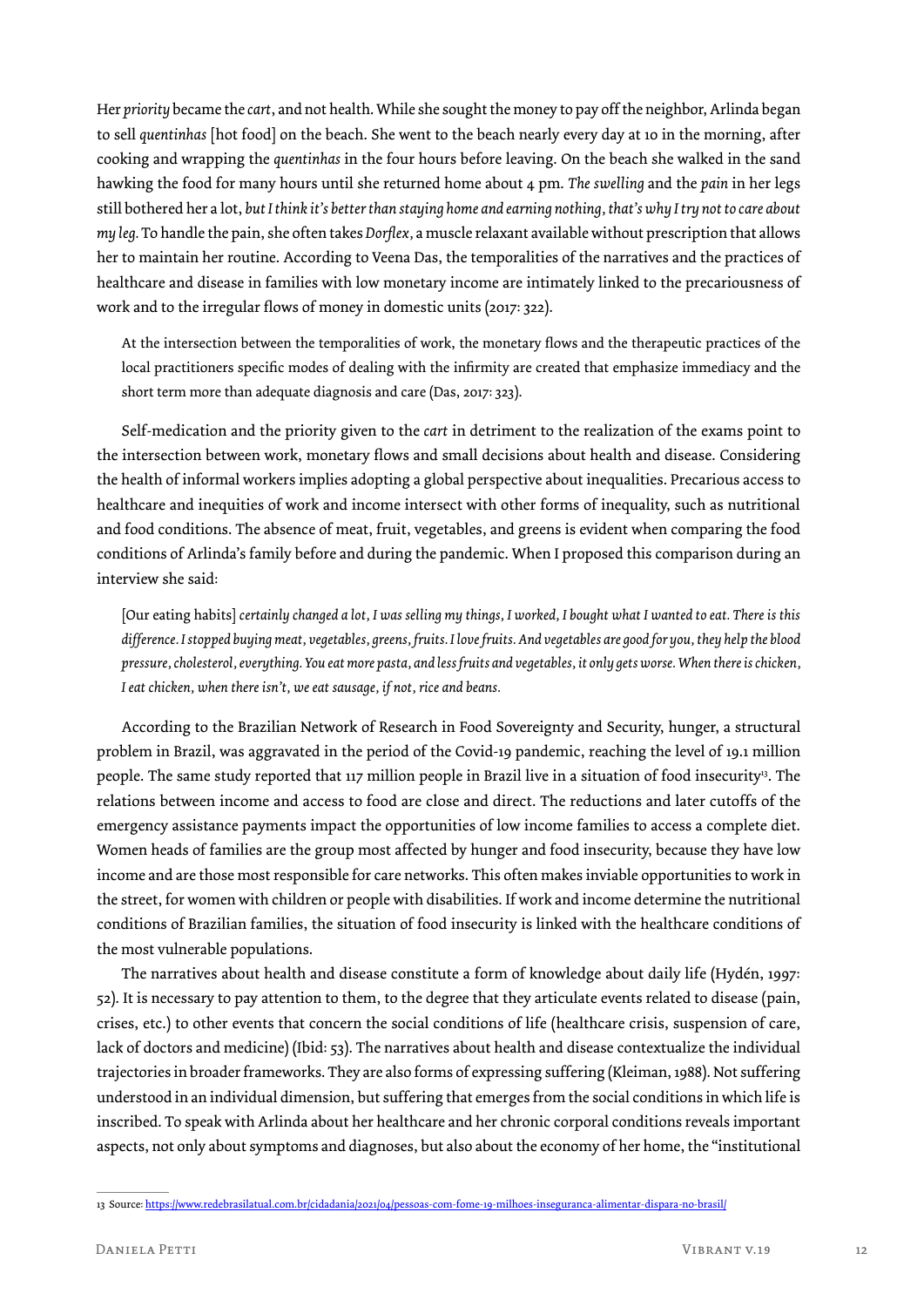negligence" (Das 2015) to which the urban poor are submitted and in the final instance, about how life is (de) valued. The politics of valuing and devaluing life (Fassin, 2006; Butler, 2018) are carefully developed by Arlinda through her daily experience

*I was shocked when I saw people dying* [from Covid]*. The man inside his car for a week waiting for an open [bed], of course he died, when he got the opening, he had died. That is, life has no value. I can't get this virus, if I do I'm destroyed. They dismantled the field hospitals, now they are racing to mount them again. Why did they take them down if the disease didn't go away? And now what will they do? Will more die than at the beginning?* [referring to the increase in the number of deaths in early 2021].

If her experiences and formulations express fears and anguish, they also speak of *hope* and conviction about the value that life can have.

#### **Polysemes of hope**

Is it possible to live a good life in a bad life? Inspired by Adorno, Butler (2018) presents this question in the book Corpos em aliança e a política das ruas: notas para uma teoria performativa de assembleia (Notes Toward a Performative Theory of Assembly)*.* This question is related, in turn, with another question also present in the book: how can someone lead a life if not all the aspects that conform to life can be conducted by the particular subjects? (Butler, 2018: 216). Observing efforts people make to live a *better life*, a *decent life* or a *good life*, in addition to allow reporting about the moralities involved in daily life, can also reveal what people understand life to be. For Butler, the concepts about what is life are directly related to what she calls the "social configuration of life". If one of the objectives of this text is to explore the intersection between how Arlinda conducts her life and the "social configuration of life", which addresses the countless forms of inequalities mentioned, I believe that to analyze how it elaborates the *hope* for a *better life,* or of a *change of life,* can contribute to the understanding of how people incessantly seek to make life at least "viable", in Butler's terms, in conditions of exacerbated precariousness. As will be seen, the *hope* nurtured by Arlinda upon leaving a *difficult situation* in which she lives is always accompanied by a critical elaboration about the policies that devalue life.

It is interesting to think of the forms of *hope*, understood as a modality of engagement with the world and production of knowledge (Miyazaki, 2004), embedded in the forms of orientation towards the future, expressed by Arlinda in our conversations and interviews. Images of the future, which sustain life in the present, compose the space-time of the imaginary (Crapanzano, 2005: 354), which "engrave the real on the reality", which in turn stimulates production of the imaginary (Ibid: 365)14. Imaginative horizons are not only limited to psychological capacities or aesthetic conventions, but are also defined by socio-economic, political, and cultural arrangements (Ibid: 369). In this sense, objects of *hope* vary according to historic time (Burke, 2012). There is no way to separate the precarious conditions of *hope*, given that, often, and this became evident in Arlinda's case, *fear* and *anguish,* exacerbated during the pandemic, are the affects that produce the need for *hope*. In most cases, *hope* towards the future appears in the conversations along with narratives of *survival*, marked by *desperation* and by the difficulty in having an expectation of changing the *difficult situation.*

The term *survival* appeared at times during the study. Often, at the beginning of the conversations when I would ask Arlinda "how are you?", her response was; *I am surviving.* Once, when we spoke about romantic relationships and affective life, when telling me that she had no interest in finding a boyfriend, she said: *it's because my priority is to survive and finish caring for my sons. The term <i>survive* does not appear in Arlinda's statements as a way of life marked by scarcity and lacking creative engagement with the world, as is commonly

<sup>14</sup> Crapanzano makes a criticism of an empiricism that ignores the dimension of the imaginary, understood as a constitutive part of all experience, perception and thinking (2005: 367).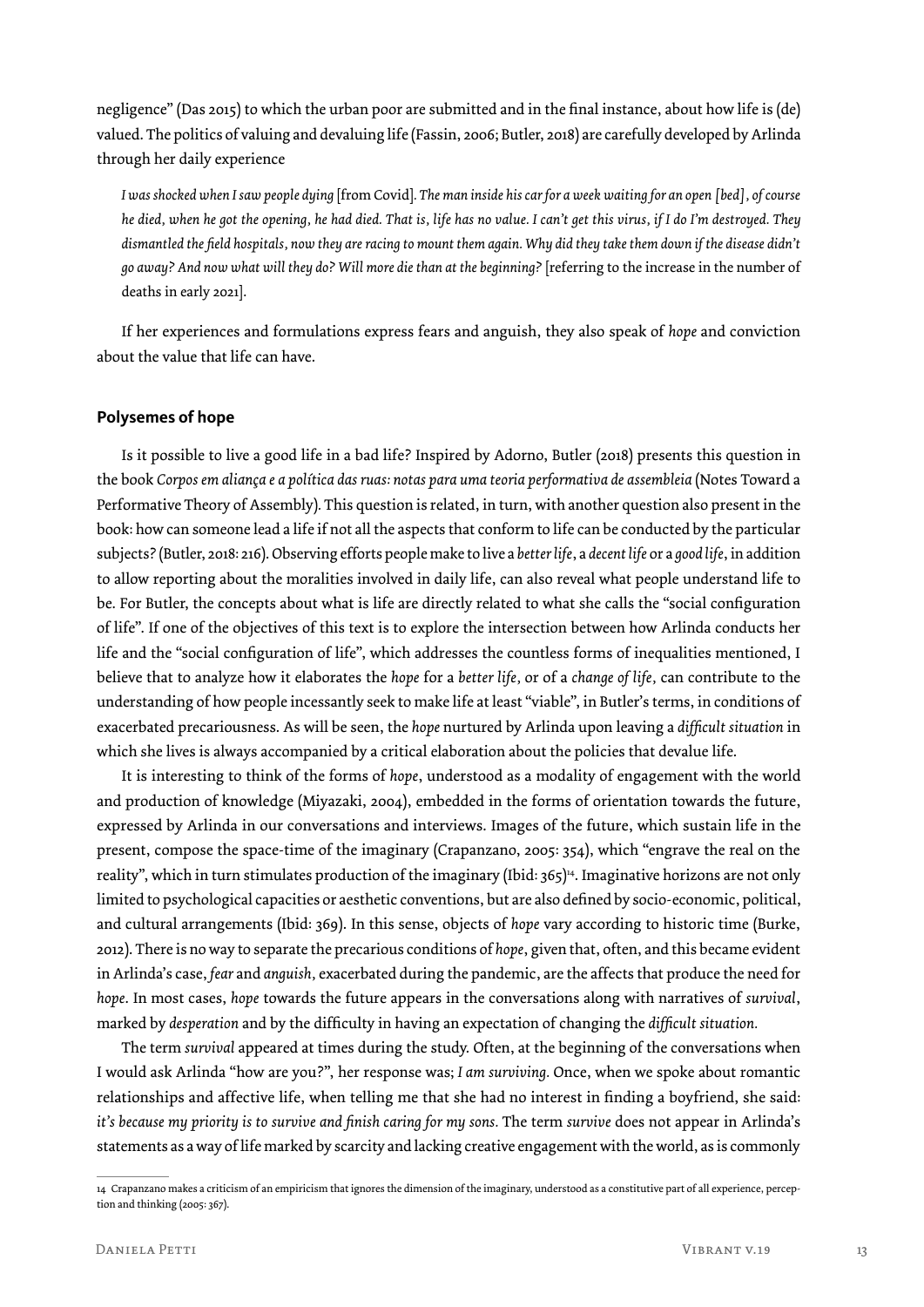thought about this category. To the contrary, *survival* here expresses the indestructibility of experience, which is composed and recomposed in narratives that speak about her own precariousness (Didi-Huberman, 2011)<sup>15</sup>. For Derrida, the word *survive*, as a supplement of life and death (Facina, Silva and Lopes, 2019), relates to a form of vision. The *sobrevida* [Portuguese word that refers to the time between a diagnosis with a lethal disease and death] also means to say a form of *sobre-ver* [seeing above], to see beyond the visible (Derrida, 1979: 137). And it is precisely through the imaginary that one can see-beyond, while experience is expressed in the persistence of the images of the future, despite and through its precariousness. Arlinda usually sees beyond life lived in the present in various ways. In most cases, her faith in God functions as a basis for *hope* in a future that is different than what is lived in the present. Although God is present in most of her formulations about the future, I note that the forms of *hope* navigate in a gradient that varies – in my terms – from an abstract pole (more dependent on faith in God) to another that is more concrete (related to work, to monetary flows and the improvement of living conditions). In a conversation in early 2021, I indicated that I was pessimistic about the direction of the current health crisis, saying that "I think that this year [2021] will be like last year. I am pessimistic". To which she responded:

*No! We must think that God will change the direction of history. I have hope that things will get better. After having this vaccine, the good sales will return, because now the large companies are afraid to hire people. You walk in the streets, they're all empty, the shops are empty, empty streets, why is that. They don't want to hire. But I have hope that God will change things. It's not by the hand of man, it's by the hand of God.*

The meanings of *hope* are accompanied by critical analyses that Arlinda makes about the government, social isolation, and delays in the vaccination process, and in relation to her own daily life and the possibilities for change in the *difficult situation*. Once, when we spoke about the *cart* in which she was investing for her work, she said:

*When I have a cart I will put on four masks, a visor and I will go to work. I wanted to stay home, but I can't. The problem is that I can't stay at home anymore, my situation is so precarious. There's no way, it's very bad to need things now because nothing is coming in. Everyone is like that here* [in the condominium] *the people are dying from heart problems, but not from Covid. It's because no one sees a way out, there is no employment, they die on line at the hospital, their son asks for things, they can't give them. I have to go back to work. When I get the cart, I will have to have the money to buy the material, but I will. God will bless us. If you kill hope, the world is over. God will bless, I am sure, when I put my hand on my cart I will gain strength. Then I will be ready, now I have to, I have to get to work. I think of this all day. I have a lot of hope, many ideas, I know everything that I am going to sell. I don't have money, but I have ideas. I wanted to begin today!*

If in the first way that *hope* is presented her projection for the future is based on the expectation that *God will change the course of history,* in the second *hope* materializes in the monetary gains that the *cart* could provide, so that she no long *needs things.* In any case, in both senses of *hope* uncertainty is presented as a key element that permeates life. *Hope*, as a social and cognitive resource that makes contingency understandable, allows people to manage uncertainty (Visacovsky, 2019: 8). As Silva and Alencar affirm, *hope* is a semiolinguistic resource that allows people to oppose violence through the construction of a perspective of *survival* (2018: 368). In the words of Bloch, coined through his Aristotelian concept of matter as that which involves both that which exists and that which is possible, *hope* is the denial of indigence and privation (2005: 28). For Arlinda, to keep *hope* alive means to sustain life itself.

<sup>15</sup> When discussing Benjamin's idea of the exhaustion of experience in contemporary life, Didi-Huberman affirms that even when reduced to survival and the furtiveness of simple flashes of light in the night, experience is indestructible (2011: 78).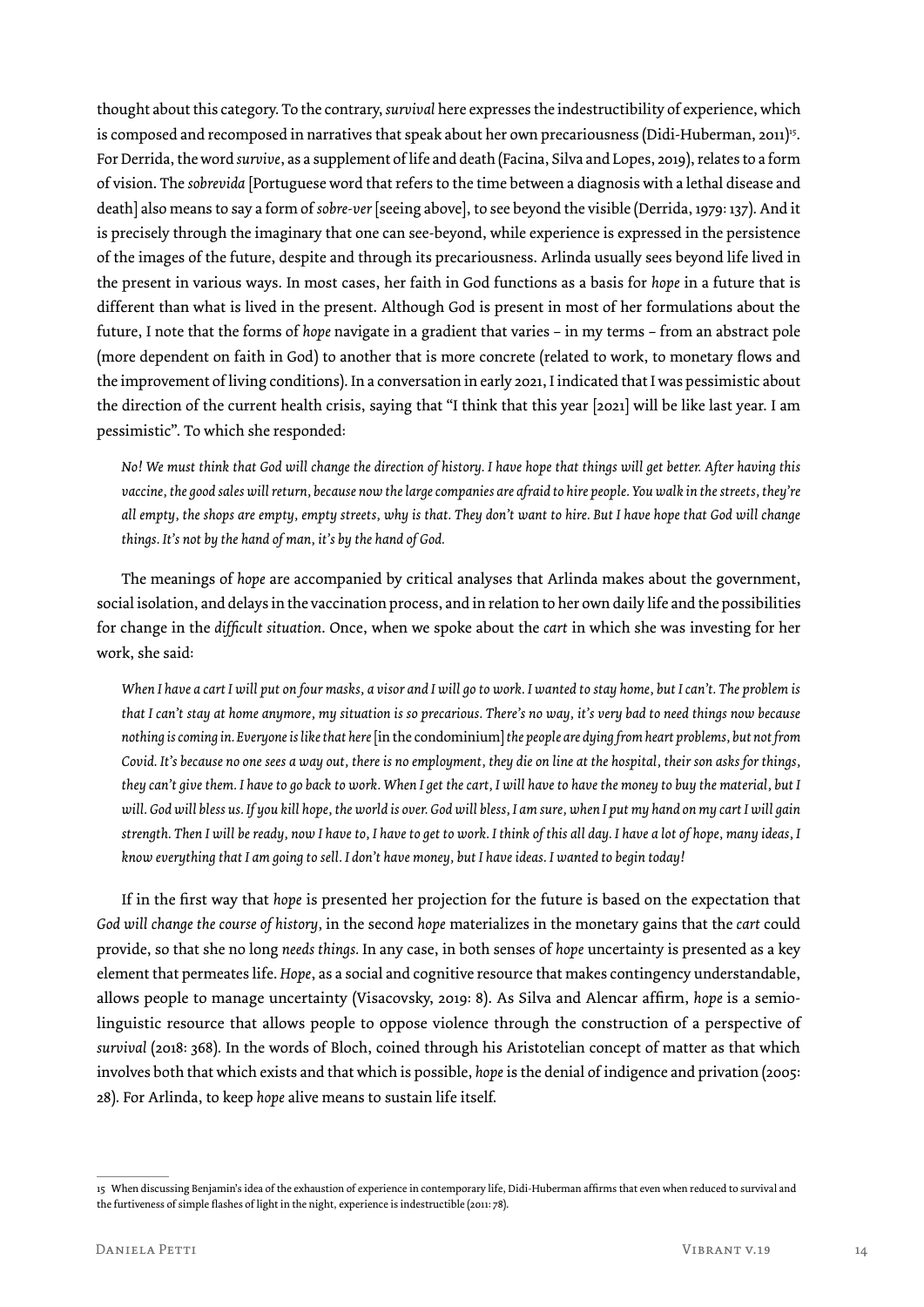If one inhabits life through language (Das, 2007), the attention given to categories that produce the contours of a possible life become fundamental. *Hope*, as affect<sup>16</sup> and category of experience, is responsible for the projection of images of the future that allow Arlinda to continue to inhabit the world. The relations between *world* and *hope,* indicated by the phrase *if you kill hope, the world is over* (*se matar a esperança, o mundo acaba*)*,* indicates the essential role that it has in maintaining the shapes of the particular world of subjects, in the terms of Veena Das (2007)<sup>17</sup>. The possibility of losing a world -"worldlessness", in the terms of Pina-Cabral (2018) – are related to the "failure of the public world". This occurs when the expectations of the subjects in relation to the conduct of their lives no longer corresponds to what is presented in public life. The alienation of a world, or the difference between the world of experience and the public world, are based on a strong sense of uncertainty (Ibid: 78). The absence of a correspondence between world and experience, and in turn, a sense of uncertainty, can become aggravated in times of crisis, as in the case in the research of Pina-Cabral in the context of austerity policies in Europe. In the case examined here it is in the context of the Covid-19 pandemic. It is exactly when the "world fails" in this author's terms, that *hope* appears as an affect that can allow life to continue its course. The *hope* of living a good life is directly related to unemployment, the vaccine, the healthcare crisis, that is to the politics of valuing and devaluing life. Based on faith in God, or on work opportunities, *hope* is found in the possibility that life has some value.

#### **Final Considerations**

Through an accelerated induction of the precariousness of life (Butler, 2018), neoliberalism affects the ability of people to have *hope* (Miyazaki, 2004). The unequal distribution of *hope* is a constitutive part of the politics of valuing and devaluing life that makes the maintenance of daily life a great effort for many populations. Indetermination, a condition of possibility for the work of *hope* (Miyazaki, 2004: 27) is aggravated when the extraordinary events of crisis come to inhabit life. How do people manage the uncertainty of daily life (Visacovsky, 2019)? How are strategies developed, resources triggered and practices of *survival* developed when the sanitary crisis shapes life? What do people do to dream when they must respond to the urgent needs of the present? The description of Arlinda's daily life in the pandemic sought to be guided by these questions.

The investigation of and waiting for "social benefits", the *help* network, the small decisions about health and disease, as well as the criticism of the policy of devaluing life and the forms of *hope* are ways to handle uncertainty. If the inequalities of work and income, infrastructure and healthcare are sharper during the pandemic, making life even worse, the investigation of the forms of accessing the state, the work of collaboration, the critical development of forms of steering and producing a "bad life", as well as the continuous effort to keep alive *hope*  of a more decent future, are part of an ethical-political work that aims to *change* life. Life, which is not given or homogenous, is elaborated in various ways by narratives and practices, to the degree to which Arlinda is engaged with the world and produces knowledge about daily life.

Care for oneself, however, does not only depend on how an individual conducts one's life. It is subject to the mechanisms for unequal valuing of life, to the degree to which people are exposed to the other (and to being governed by the other) and are vulnerable to socioeconomic and political arrangements. *To live without benefits* implies living life anchored in a network of *help*. The effects of the Covid-19 pandemic on the world were not homogeneous, given that markers of differences such as gender and social class produce bodies marked by precariousness (Pierobon, 2018). In addition to being responsible for her own body,

<sup>16</sup> I work here with the definition of affect formulated by Spinoza (2007), according to which an affect is an affection felt in the body that at any time can be strengthened or reduced by ideas that carry these affections. In Spinoza mind and body are not separate.

<sup>17</sup> Upon studying experiences of violence with Indian women, Das asks: how does one inhabit a world? How does one lose a world? The idea is to understand how the memory of violence, upon penetrating daily life, is capable of annihilating the particular worlds of subjects. How do I make a world my own? With this question, Vas calls attention to how, through daily experience, subjects elaborate and inhabit life.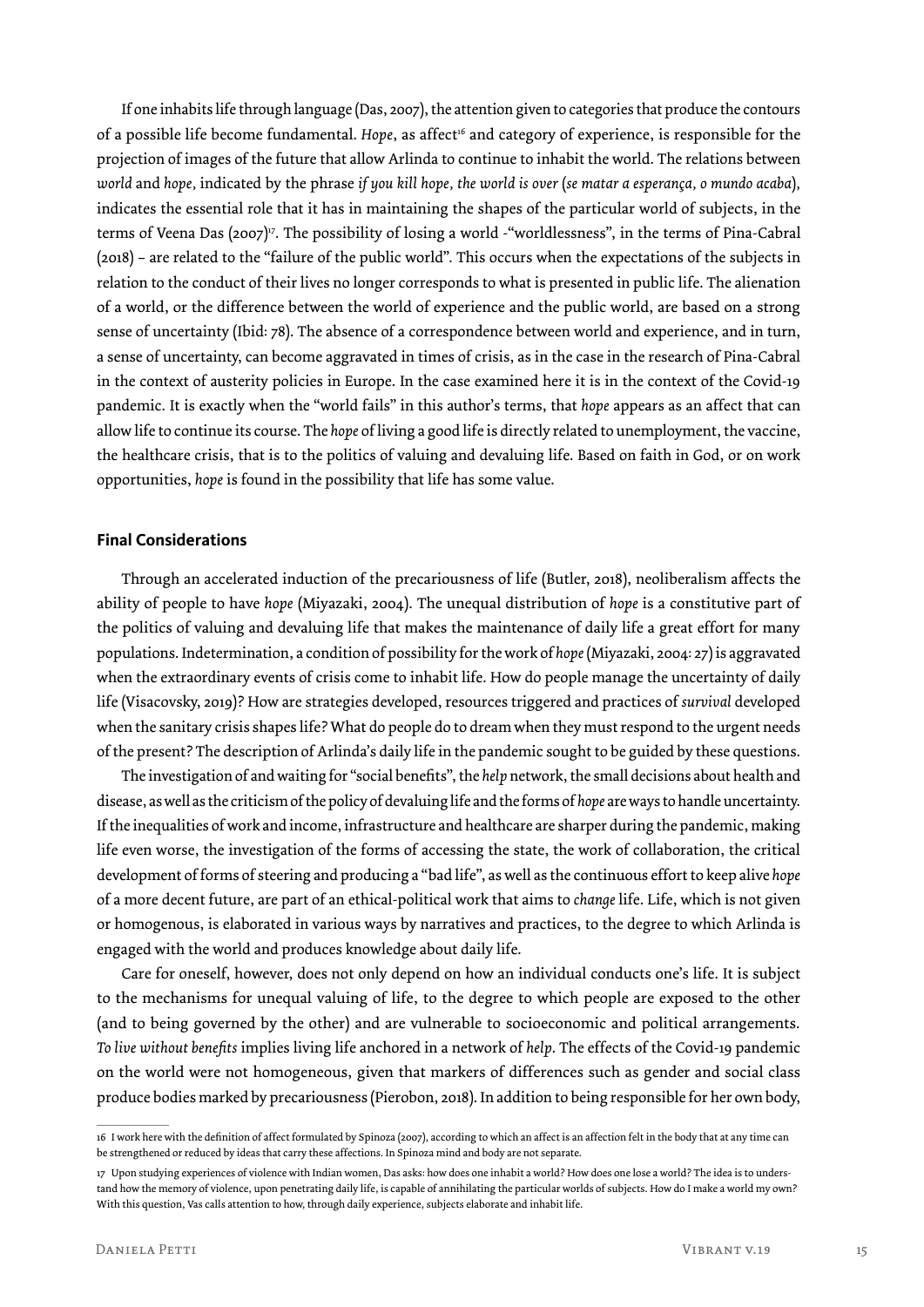as a woman, mother, head of family, Arlinda is responsible for the bodies of her sons and for managing the home. Maintaining a home, with all the challenges and concerns that this involves, was even more difficult during the pandemic. In addition to depending on "benefits" that she can obtain from the state, maintaining the home is an effort that goes beyond and affects other homes (Araújo Silva, 2017; Marcelin, 1999; Motta, 2014). It was also seen that the narratives of health and illness directly involve the work of keeping a home, from the time when the unequal access to healthcare causes new expenses to be considered in the daily handling of money.

Keeping *hope* alive, which is arduous work that is redirected in times of crisis, allows life to follow its course. The *fear*, *anguish* and tensions related to precarious life are affects that require a constant anticipation of the future and permanent attention to the forms of handling uncertainty. If conducting daily life is inserted in the "social configuration of life", then the *hope* that life comes to be worth something is subjacent to the expectation of changing the *difficult situation*.

Received: May 30 2021 Approved: September 13, 2021

Translated by: Jeffrey Hoss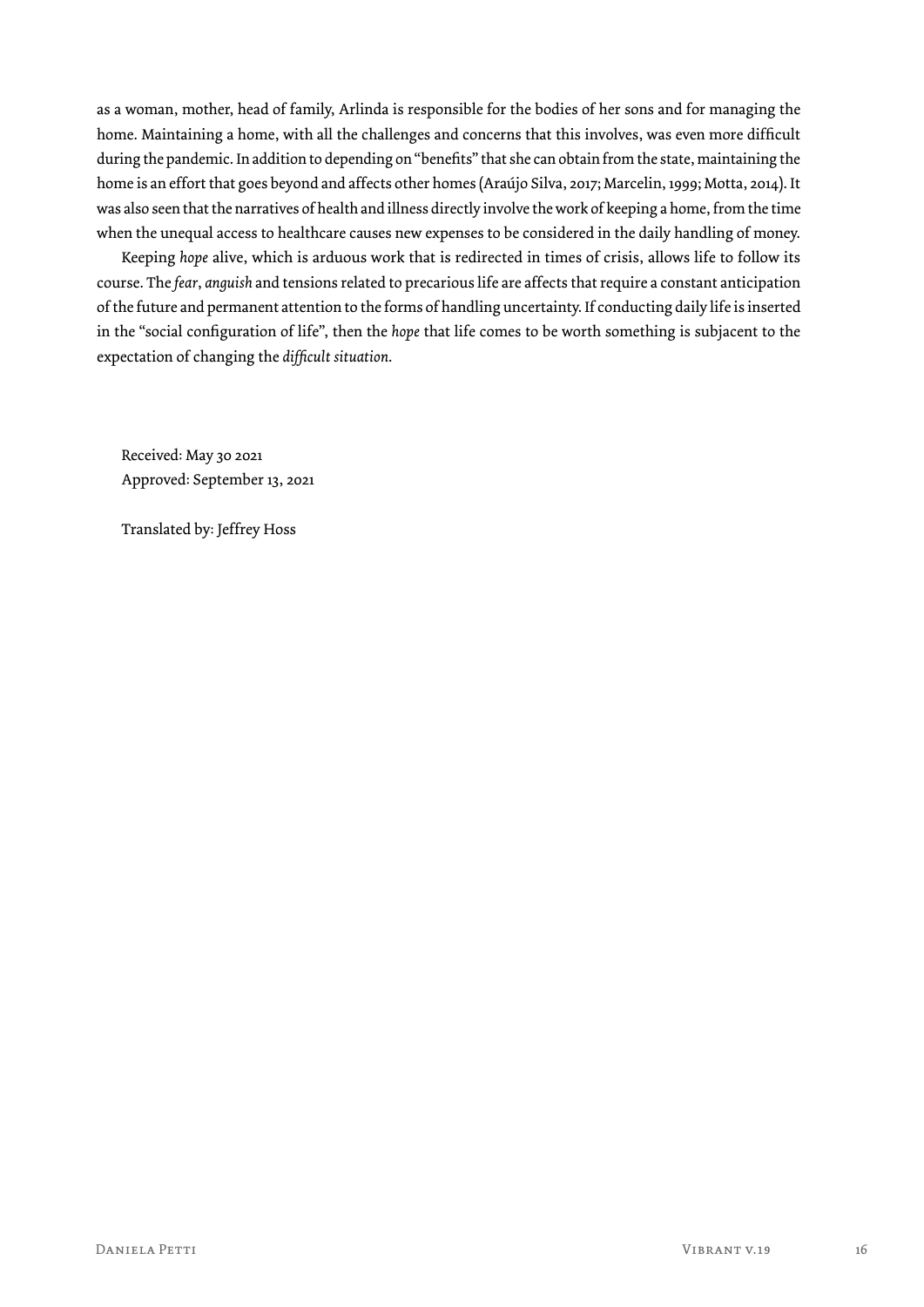### **Referências bibliográficas**

AL DAHDAH, Marine; FERRY, Mathieu; GUÉRIN, Isabelle; VENKATASUBRAMANIAN, Govindan. 2020. "The Covid-19 crisis in India: a nascent humanitarian tragedy". Dossier Faces of the pandemic. In: *Books and Ideas*. Paris: College de France.

APPADURAI, Arjun. 2013. *The Future as Cultural Fact*: *Essays on the Global Condition*. London: Verso.

- ARAÚJO SILVA, Marcella. 2017. *Obras, casas e contas: uma etnografia de problemas domésticos de trabalhadores urbanos no Rio de Janeiro*. Tese de Doutorado em Sociologia- Universidade Estadual do Rio de Janeiro, Rio de Janeiro.
- BAMBRA, Clare; RIORDAN, Ryan; FORD, John; MATTHEWS, Fiona. 2020. "The COVID-19 pandemic and health inequalities". *Epidemiol Community Health*, 0: 1-5.
- BLOCH, Ernst. 2005. *O principio esperança.* vol. I. Rio de Janeiro: Eduerj/Contraponto.
- BRYANT, Rebecca; KNIGHT, Daniel M. 2019. *The Anthropology of the Future*. Cambridge: Cambridge University Press.

BURKE, Peter. 2012. "A esperança tem história?" *Estudos Avançados*, 26(75): 207-2012.

- BUTLER, Judith. 2018. *Corpos em aliança e a política das ruas*: *notas para uma teoria performativa da assembleia*. Rio de Janeiro: Civilização Brasileira.
- CONCEIÇÃO, Wellington. 2016. *Minha casa, suas regras, meus projetos: gestão, disciplina e resistências nos condomínios populares do PAC e MCMV no Rio de Janeiro.* Tese de doutorado em Ciências Sociais-Umiversidade Estadual do Rio de Janeiro, Rio de Janeiro.

CRAPANZANO, Vincent. 2005. "Horizontes imaginativos e o aquém e o além". *Revista de Antropologia*, 48(1): 363-384.

- CRAPANZANO, Vincent. 2006. "Reflections on Hope as a Category of Social and Psychological Analysis". *Cultural Anthropology*, 21(2): 147-172.
- DAS, Veena. 2015. *Afliction: health, disease, poverty*. New York: Fordham University Press.
- DAS, Veena. 2017. "Cómo el cuerpo habla". *Etnografías Contemporáneas*, 3(5): 302- 339.
- DAS, Veena. 2007 *Life and Words: violence and the descent into the ordinary*. Berkeley/ Los Angeles: University California Press.
- DAS, Veena; HAN, Clara. 2016. "Introduction: A Concept Note". In: *Living and dying in the contemporary world*: *a compendium*. Oakland, California: California University Press. pp.1-37.
- DERRIDA, Jacques. "Living on". 1979. In: BLOOM, Harould; MAN, Paul De; HARTMAN, Geofrey; MILLER, J. Hillis. *Deconstruction and criticism*. New York: The Seabury Press, p.75-176.
- DIDI-HUBERMAN, Georges. 2011. *Sobrevivência dos vaga-lumes*. Belo Horizonte: Editora da UFMG.
- EVARISTO, Conceição. 2014. *Ponciá Vicêncio*. Rio de Janeiro: Pallas.
- FACINA, Adriana; SILVA, Daniel N.; LOPES, Adriana C. 2019. "Sobrevivência, linguagem e diferença: política no tempo do agora". In: *Nó em pingo d'água*. *Sobrevivência, cultura e linguagem*. Rio de Janeiro/ Florianópolis: Mórula Editorial/Editora Insular. pp.15-30.
- FASSIN, Didier. 2006. "La biopolitique n'est pas une politique de la vie". *Michel Foucault: sociologue ?*, 38(2): 35-48.
- FREIRE, Lucas. 2019. *A gestão da escassez: Uma etnografia da administração de litígios de saúde em tempos de "crise"*. Tese de doutorado. Programa de Pós-Graduação em Antropologia Social- Museu Nacional (UFRJ), Rio de Janeiro.
- GUÉRIN, Isabelle; MICHEL, Sebastién S.; NATAL, Arnaud; NORDMAN, Cristophe; VENKATASUBRAMANIAN, Govindan. 2020. "Surviving debt, survival debt in times of lockdown". *CEB Working Paper*, Solway Brussels School, Economics and Management. Mimeo.
- HAN, Sallie; ANTROSIO, Jason. 2020. "The Editor's Note: Hope". *Open Anthropology.* 8(2): p. 2-9.